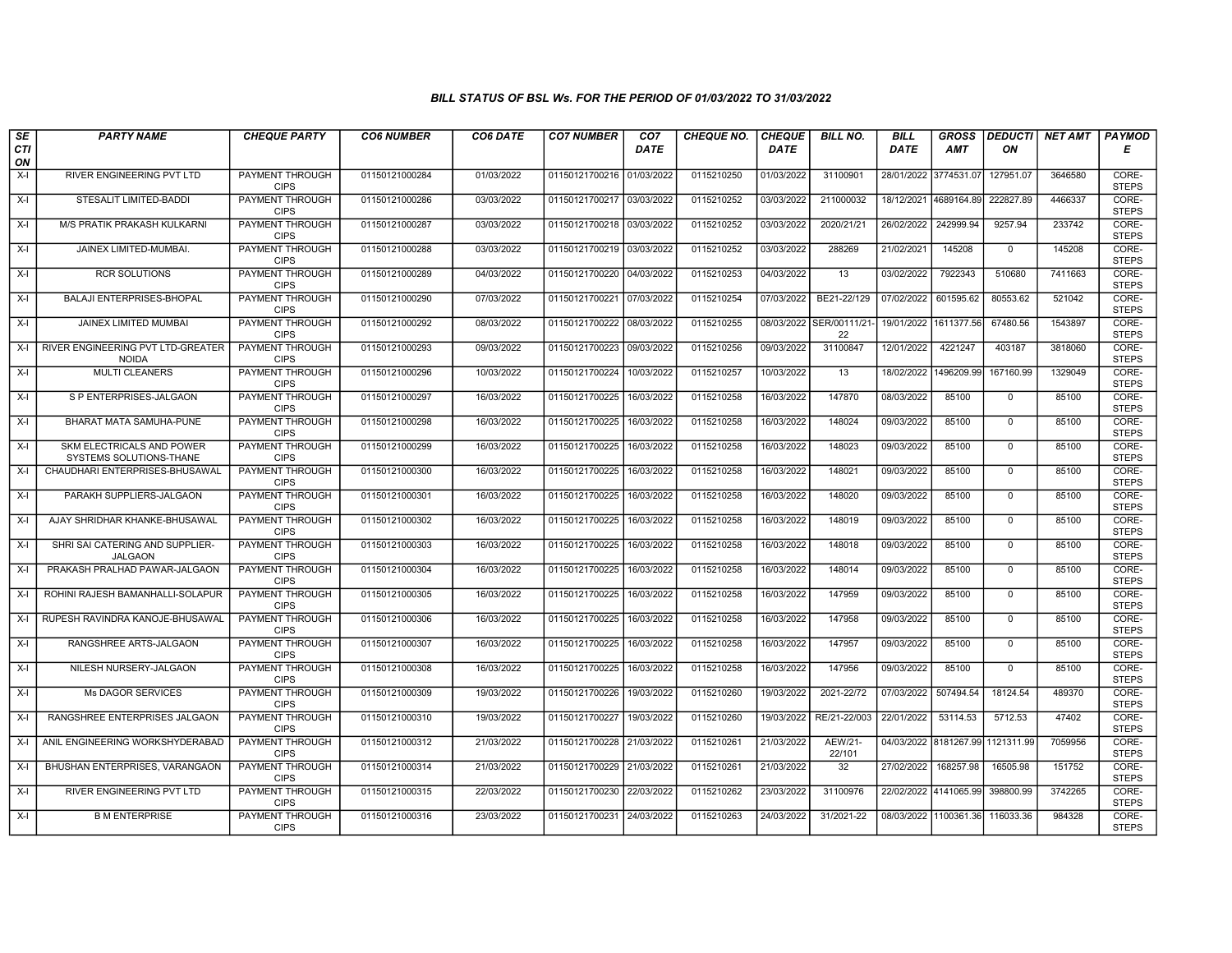| SE        | <b>PARTY NAME</b>                                              | <b>CHEQUE PARTY</b>                          | <b>CO6 NUMBER</b> | CO6 DATE   | <b>CO7 NUMBER</b>         | CO <sub>7</sub> | <b>CHEQUE NO.</b> | <b>CHEQUE</b> | <b>BILL NO.</b>                           | <b>BILL</b>           | <b>GROSS</b>          | <b>DEDUCTI</b> | NET AMT  | <b>PAYMOD</b>         |
|-----------|----------------------------------------------------------------|----------------------------------------------|-------------------|------------|---------------------------|-----------------|-------------------|---------------|-------------------------------------------|-----------------------|-----------------------|----------------|----------|-----------------------|
| CTI<br>ON |                                                                |                                              |                   |            |                           | <b>DATE</b>     |                   | DATE          |                                           | <b>DATE</b>           | <b>AMT</b>            | ON             |          | Е                     |
| $X-I$     | ADHIRAJ ELECTRICAL AND ENGINEERING                             | <b>PAYMENT THROUGH</b><br><b>CIPS</b>        | 01150121000317    | 25/03/2022 | 01150121700232 25/03/2022 |                 | 0115210264        |               | 25/03/2022 AEE-052/21-22                  | 09/03/2022            | 707790.86             | 66460.86       | 641330   | CORE-<br><b>STEPS</b> |
| $X-I$     | MEDHA SERVO DRIVES PVT LTD<br><b>HYDERABAD</b>                 | PAYMENT THROUGH<br><b>CIPS</b>               | 01150121000318    | 25/03/2022 | 01150121700233 25/03/2022 |                 | 0115210264        |               | 25/03/2022   MSS20211020<br>58            | 17/12/2021 16464300.5 | $\mathsf{R}$          | 3034782.58     | 13429518 | CORE-<br><b>STEPS</b> |
| $X-I$     | MEDHA SERVO DRIVES PVT LTD<br><b>HYDERABAD</b>                 | <b>PAYMENT THROUGH</b><br><b>CIPS</b>        | 01150121000319    | 25/03/2022 | 01150121700233            | 25/03/2022      | 0115210264        |               | 25/03/2022 MSD20211002<br>75              | 24/12/2021 7099146.02 |                       | 120325.02      | 6978821  | CORE-<br><b>STEPS</b> |
| $X-I$     | <b>FAIVELEY TRANSPORT RAIL</b><br>TECHNOLOGIES INDIA LTD HOSUR | PAYMENT THROUGH<br><b>CIPS</b>               | 01150121000320    | 25/03/2022 | 01150121700234            | 25/03/2022      | 0115210264        | 25/03/2022    | 332022010050<br>$\overline{\mathbf{4}}$   | 28/01/2022 7786570.96 |                       | 774486.96      | 7012084  | CORE-<br><b>STEPS</b> |
| $X-I$     | TRIBHUWAN ENTERPRISES, FAIZABAD                                | <b>PAYMENT THROUGH</b><br><b>CIPS</b>        | 01150121000321    | 25/03/2022 | 01150121700235            | 25/03/2022      | 0115210264        | 25/03/2022    | 81                                        | 11/03/2022 3302510.76 |                       | 310700.76      | 2991810  | CORE-<br><b>STEPS</b> |
| X-I       | SAINI ELECTRICAL AND ENGINEERING<br><b>WORKS MUMBAI</b>        | <b>PAYMENT THROUGH</b><br><b>CIPS</b>        | 01150121000322    | 26/03/2022 | 01150121700236 26/03/2022 |                 | 0115210265        |               | 26/03/2022 21-22/000464                   | 13/01/2022 10091690.4 |                       | 342092.4       | 9749598  | CORE-<br><b>STEPS</b> |
| $X-I$     | M/S PRATIK PRAKASH KULKARNI                                    | PAYMENT THROUGH<br><b>CIPS</b>               | 01150121000323    | 26/03/2022 | 01150121700237            | 26/03/2022      | 0115210265        | 26/03/2022    | 2020/21/21A                               | 05/02/2022            | 40500                 | 1544           | 38956    | CORE-<br><b>STEPS</b> |
| $X-I$     | JAINEX LIMITED MUMBAI                                          | <b>PAYMENT THROUGH</b><br><b>CIPS</b>        | 01150121000324    | 26/03/2022 | 01150121700238            | 26/03/2022      | 0115210265        |               | 26/03/2022 SER/00131/21-<br>22            | 11/03/2022            | 3154143.7             | 107960.7       | 3046183  | CORE-<br><b>STEPS</b> |
| $X-I$     | JAINEX LIMITED-MUMBAI                                          | PAYMENT THROUGH<br><b>CIPS</b>               | 01150121000325    | 28/03/2022 | 01150121700239            | 29/03/2022      | 0115210267        |               | 29/03/2022 SER/00136/21-<br>22            | 21/03/2022            | 2038287.6             | 69949.6        | 1968338  | CORE-<br><b>STEPS</b> |
| $X-I$     | <b>JAINEX LIMITED MUMBAI</b>                                   | PAYMENT THROUGH<br><b>CIPS</b>               | 01150121000326    | 29/03/2022 | 01150121700240 29/03/2022 |                 | 0115210267        |               | 29/03/2022 SER/00137/21- 21/03/2022<br>22 |                       | 6693401.2             | 629069.2       | 6064332  | CORE-<br><b>STEPS</b> |
| $X-I$     | JAINEX LIMITED MUMBAI                                          | PAYMENT THROUGH<br><b>CIPS</b>               | 01150121000327    | 29/03/2022 | 01150121700241            | 29/03/2022      | 0115210267        |               | 29/03/2022 SER/00140/21-<br>22            | 21/03/2022            | 1931205.7             | 65672.7        | 1865533  | CORE-<br><b>STEPS</b> |
| $X-I$     | KAMAL AUTOMATION SYSTEMS PVT LTD                               | PAYMENT THROUGH<br><b>CIPS</b>               | 01150121000329    | 29/03/2022 | 01150121700242 29/03/2022 |                 | 0115210267        | 29/03/2022    | $\overline{37}$                           | 22/03/2022 2473499.98 |                       | 335689.98      | 2137810  | CORE-<br><b>STEPS</b> |
| $X-I$     | JAINEX LIMITED MUMBAI                                          | <b>PAYMENT THROUGH</b><br><b>CIPS</b>        | 01150121000330    | 29/03/2022 | 01150121700243            | 29/03/2022      | 0115210267        |               | 29/03/2022 SER/00141/21-<br>22            | 21/03/2022 517746.24  |                       | 57297.24       | 460449   | CORE-<br><b>STEPS</b> |
| $X-I$     | JAINEX LIMITED MUMBAI                                          | <b>PAYMENT THROUGH</b><br><b>CIPS</b>        | 01150121000331    | 29/03/2022 | 01150121700244            | 29/03/2022      | 0115210267        |               | 29/03/2022 SER/00135/21-<br>22            | 21/03/2022            | 858131.96             | 30545.96       | 827586   | CORE-<br><b>STEPS</b> |
| $X-I$     | <b>RIVER ENGINEERING PVT LTD</b>                               | PAYMENT THROUGH<br><b>CIPS</b>               | 01150121000332    | 30/03/2022 | 01150121700245            | 30/03/2022      | 0115210268        | 30/03/2022    | 31101111                                  |                       | 14/03/2022 6465441.63 | 621481.63      | 5843960  | CORE-<br><b>STEPS</b> |
| $X-I$     | M/S JAY SHRI RAM GROUP OF BUSINESS                             | PAYMENT THROUGH<br><b>CIPS</b>               | 01150121000333    | 30/03/2022 | 01150122700003 04/04/2022 |                 | 0115220004        | 04/04/2022    | 690378                                    | 24/02/2022            | 40420                 | $\mathbf 0$    | 40420    | CORE-<br><b>STEPS</b> |
| $X-I$     | PRATIK PRAKASH KULKARNI                                        | PAYMENT THROUGH<br><b>CIPS</b>               | 01150121000334    | 30/03/2022 | 01150121700246            | 30/03/2022      | 0115210268        | 30/03/2022    | 2020/21/22                                | 28/03/2022            | 40499.56              | 1543.56        | 38956    | CORE-<br><b>STEPS</b> |
|           | X-I ANIL ENGINEERING WORKS-HYDERABAD                           | <b>PAYMENT THROUGH</b><br><b>CIPS</b>        | 01150121000335    | 30/03/2022 | 01150122700001            | 01/04/2022      | 0115220002        | 01/04/2022    | AEW/HYD/21<br>22/94                       | 25/01/2022            | 828810                | 189714         | 639096   | CORE-<br><b>STEPS</b> |
| $X-I$     | RIVER ENGINEERING PVT LTD-GREATER<br><b>NOIDA</b>              | PAYMENT THROUGH<br><b>CIPS</b>               | 01150121000336    | 30/03/2022 | 01150121700247            | 31/03/2022      | 0115210269        | 31/03/2022    | 31101108                                  | 12/03/2022            | 4085302               | 390371         | 3694931  | CORE-<br><b>STEPS</b> |
| $X-I$     | ANIL ENGINEERING WORKSHYDERABAD                                | PAYMENT THROUGH<br><b>CIPS</b>               | 01150121000337    | 31/03/2022 | 01150121700248            | 31/03/2022      | 0115210269        |               | 31/03/2022 AEW/HYD/21-<br>22/71           | 20/11/2021 4222481.02 |                       | 718026.02      | 3504455  | CORE-<br><b>STEPS</b> |
| $X-I$     | ANUP MALLEABLES LIMITED-DHANBAD                                | PAYMENT THROUGH<br><b>CIPS</b>               | 01150121000338    | 31/03/2022 | 01150121700249            | 31/03/2022      | 0115210269        | 31/03/2022    | AML/191/21-22                             | 17/03/2022 5601686.56 |                       | 678589.56      | 4923097  | CORE-<br><b>STEPS</b> |
| $X-I$     | ELCO ENTERPRISE KOLKATA                                        | <b>PAYMENT THROUGH</b><br><b>CIPS</b>        | 01150121000339    | 31/03/2022 | 01150121700250 31/03/2022 |                 | 0115210269        | 31/03/2022    | EE/21-22/058                              | 25/03/2022 11866421.0 | 2                     | 1114238.02     | 10752183 | CORE-<br><b>STEPS</b> |
| $X-H$     | RIVER ENGINEERING PVT LTD-GREATER<br><b>NOIDA</b>              | PAYMENT THROUGH<br><b>CIPS</b>               | 01150221000385    | 01/03/2022 | 01150221700159            | 01/03/2022      | 0115210250        | 01/03/2022    | 31100910                                  | 31/01/2022            | 4250997               | 406362         | 3844635  | CORE-<br><b>STEPS</b> |
| X-II      | DIVISIONAL CASHIOR Bhusawal                                    | <b>DIVISIONAL CASHIER</b><br><b>BHUSAWAL</b> | 01150221000386    | 13/03/2022 | 01150221700161            | 14/03/2022      | 974178            |               | 16/03/2022 WDCMH21272<br>77182            | 04/03/2022            | 400                   | $\mathbf 0$    | 400      | CASH                  |
| X-II      | DIVISIONAL CASHIOR Bhusawal                                    | <b>DIVISIONAL CASHIER</b><br><b>BHUSAWAL</b> | 01150221000387    | 13/03/2022 | 01150221700161            | 14/03/2022      | 974178            |               | 16/03/2022 WDCMH21272<br>78591            | 04/03/2022            | 388                   | $\Omega$       | 388      | CASH                  |
| $X-H$     | DIVISIONAL CASHIOR Bhusawal                                    | <b>DIVISIONAL CASHIER</b><br><b>BHUSAWAL</b> | 01150221000388    | 13/03/2022 | 01150221700161            | 14/03/2022      | 974178            |               | 16/03/2022 WDCMH21272<br>74727            | 04/03/2022            | 400                   | $\mathbf 0$    | 400      | <b>CASH</b>           |
| X-II      | DIVISIONAL CASHIOR Bhusawal                                    | <b>DIVISIONAL CASHIER</b><br><b>BHUSAWAL</b> | 01150221000389    | 13/03/2022 | 01150221700161 14/03/2022 |                 | 974178            | 16/03/2022    | <b>WDCMH21272</b><br>73998                | 04/03/2022            | 329                   | $\mathbf{0}$   | 329      | CASH                  |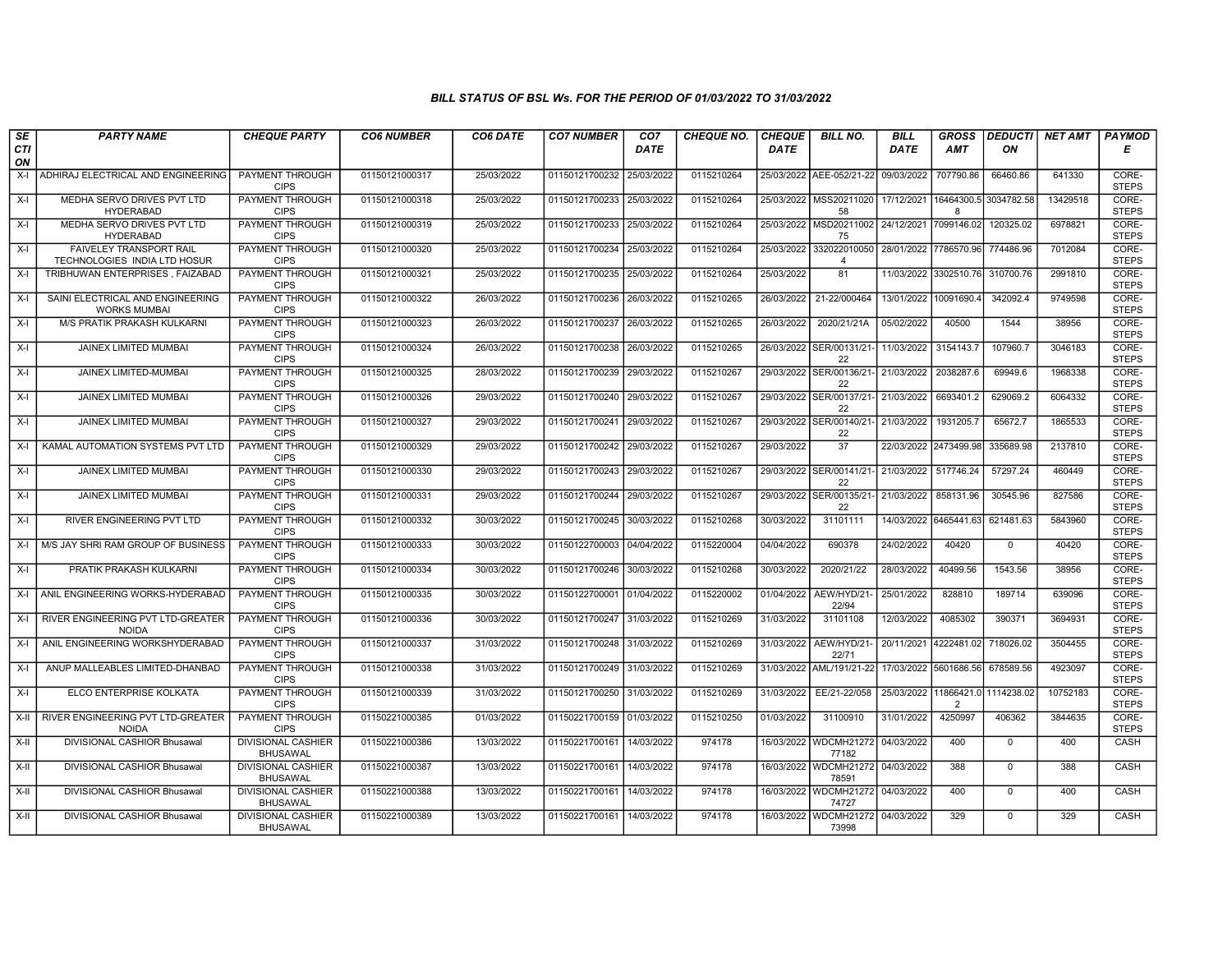| SE         | <b>PARTY NAME</b>                                          | <b>CHEQUE PARTY</b>                                      | <b>CO6 NUMBER</b> | CO6 DATE   | <b>CO7 NUMBER</b>         | CO <sub>7</sub> | <b>CHEQUE NO.</b> | <b>CHEQUE</b> | <b>BILL NO.</b>                           | <b>BILL</b> | <b>GROSS</b> | <b>DEDUCTI</b>          | <b>NET AMT</b> | <b>PAYMOD</b>                  |
|------------|------------------------------------------------------------|----------------------------------------------------------|-------------------|------------|---------------------------|-----------------|-------------------|---------------|-------------------------------------------|-------------|--------------|-------------------------|----------------|--------------------------------|
| CTI<br>ON  |                                                            |                                                          |                   |            |                           | <b>DATE</b>     |                   | <b>DATE</b>   |                                           | <b>DATE</b> | <b>AMT</b>   | ON                      |                | Е                              |
| $X-H$      | DIVISIONAL CASHIOR Bhusawal                                | <b>DIVISIONAL CASHIER</b><br><b>BHUSAWAL</b>             | 01150221000390    | 13/03/2022 | 01150221700161            | 14/03/2022      | 974178            |               | 16/03/2022 WDCMH21272<br>74723            | 04/03/2022  | 388          | $\mathbf{0}$            | 388            | CASH                           |
| $X-H$      | DIVISIONAL CASHIOR Bhusawal                                | <b>DIVISIONAL CASHIER</b><br><b>BHUSAWAL</b>             | 01150221000391    | 13/03/2022 | 01150221700161            | 14/03/2022      | 974178            |               | 16/03/2022 WDCMH21272 04/03/2022<br>74162 |             | 329          | $\Omega$                | 329            | CASH                           |
| $X-H$      | ASTRAL ADVERTISING AND MARKETING<br><b>INDIA PVT LTD</b>   | PAYMENT THROUGH<br><b>CIPS</b>                           | 01150221000392    | 14/03/2022 | 01150221700162            | 14/03/2022      | 0115210258        | 16/03/2022    | 21-22/0315                                | 16/02/2022  | 14169.92     | 270.92                  | 13899          | CORE-<br><b>STEPS</b>          |
| $X-II$     | DIVISIONAL CASHIOR Bhusawal                                | <b>DIVISIONAL CASHIER</b><br><b>BHUSAWAL</b>             | 01150221000393    | 14/03/2022 | 01150221700164            | 14/03/2022      | 974179            | 17/03/2022    | 674968                                    | 24/02/2022  | 8000         | $\mathbf 0$             | 8000           | CASH                           |
| $X-H$      | <b>DIVISIONAL CASHIOR Bhusawal</b>                         | <b>DIVISIONAL CASHIER</b><br><b>BHUSAWAL</b>             | 01150221000394    | 14/03/2022 | 01150221700163            | 14/03/2022      | 974179            | 17/03/2022    | <b>GENL</b><br><b>IMPREST</b>             | 07/03/2021  | 1700         | $\mathbf 0$             | 1700           | CASH                           |
| $X-H$      | <b>DIVISIONAL CASHIOR Bhusawal</b>                         | <b>DIVISIONAL CASHIER</b><br><b>BHUSAWAL</b>             | 01150221000395    | 14/03/2022 | 01150221700163            | 14/03/2022      | 974179            | 17/03/2022    | <b>GENL</b><br><b>IMPREST</b>             | 09/03/2022  | 1480         | $\Omega$                | 1480           | CASH                           |
| X-II       | DIVISIONAL CASHIOR Bhusawal                                | <b>DIVISIONAL CASHIER</b><br><b>BHUSAWAL</b>             | 01150221000396    | 14/03/2022 | 01150221700163            | 14/03/2022      | 974179            | 17/03/2022    | <b>GENL</b><br><b>IMPREST</b>             | 12/03/2022  | 1890         | $\mathbf{0}$            | 1890           | CASH                           |
| $X-H$      | VIBGYOR PAINTS AND CHEMICALS<br>PONDICHERRY-CHENNAI        | PAYMENT THROUGH<br><b>CIPS</b>                           | 01150221000397    | 14/03/2022 | 01150221700165            | 14/03/2022      | 0115210258        | 16/03/2022    | 799066                                    | 02/03/2022  | 47710        | $\overline{0}$          | 47710          | CORE-<br><b>STEPS</b>          |
| $X-H$      | ELMEC COM AGENCIES MUMBAI                                  | <b>PAYMENT THROUGH</b><br><b>CIPS</b>                    | 01150221000399    | 21/03/2022 | 01150221700166 21/03/2022 |                 | 0115210261        | 21/03/2022    | 770047                                    | 15/03/2022  | 2134620      | $\mathbf 0$             | 2134620        | CORE-<br><b>STEPS</b>          |
| $X-H$      | DIVISIONAL CASHIOR Bhusawal                                | <b>DIVISIONAL CASHIER</b><br><b>BHUSAWAL</b>             | 01150221000403    | 24/03/2022 | 01150221700169 25/03/2022 |                 | 974181            | 25/03/2022    | 764253                                    | 14/03/2022  | 1250         | $\mathbf{0}$            | 1250           | CASH                           |
| X-II       | DIVISIONAL CASHIOR Bhusawal                                | <b>DIVISIONAL CASHIER</b><br><b>BHUSAWAL</b>             | 01150221000404    | 24/03/2022 | 01150221700167            | 25/03/2022      | 974181            | 25/03/2022    | 1089                                      | 03/08/2021  | 500          | $\mathbf 0$             | 500            | CASH                           |
| X-II       | MOULIS ADVERTTISING SERVICES<br>PRIVATE LIMITED            | PAYMENT THROUGH<br><b>CIPS</b>                           | 01150221000405    | 24/03/2022 | 01150221700168 25/03/2022 |                 | 0115210264        | 25/03/2022    | 759                                       | 31/01/2022  | 4909.56      | 98.56                   | 4811           | CORE-<br><b>STEPS</b>          |
| $X-H$      | <b>ARJUNDA TRADERS</b>                                     | <b>PAYMENT THROUGH</b><br><b>CIPS</b>                    | 01150221000407    | 26/03/2022 | 01150221700170 29/03/2022 |                 | 0115210267        | 29/03/2022    | 94                                        | 21/03/2022  | 62400        | $\mathbf{0}$            | 62400          | CORE-<br><b>STEPS</b>          |
| $X-H$      | DIVISIONAL CASHIOR Bhusawal                                | <b>DIVISIONAL CASHIER</b><br><b>BHUSAWAL</b>             | 01150221000408    | 29/03/2022 | 01150222700001            | 01/04/2022      | 974184            |               | 01/04/2022 BSL/ACL/G/I/2<br>9.0           | 29/03/2022  | 14339        | $\mathbf 0$             | 14339          | CASH                           |
| X-II       | SAI ADVERTISERS                                            | PAYMENT THROUGH<br><b>CIPS</b>                           | 01150221000409    | 29/03/2022 | 01150221700173            | 30/03/2022      | 0115210268        | 30/03/2022    | 30709                                     | 14/03/2022  | 3683.6       | 74.6                    | 3609           | CORE-<br><b>STEPS</b>          |
| X-II       | SAI ADVERTISERS                                            | PAYMENT THROUGH<br><b>CIPS</b>                           | 01150221000410    | 29/03/2022 | 01150221700173 30/03/2022 |                 | 0115210268        | 30/03/2022    | 30711                                     | 14/03/2022  | 3683.6       | 74.6                    | 3609           | CORE-<br><b>STEPS</b>          |
| X-II       | <b>SAI ADVERTISERS</b>                                     | PAYMENT THROUGH<br><b>CIPS</b>                           | 01150221000411    | 29/03/2022 | 01150221700173            | 30/03/2022      | 0115210268        | 30/03/2022    | 30712                                     | 14/03/2022  | 3683.6       | 72.6                    | 3611           | CORE-<br><b>STEPS</b>          |
| X-II       | <b>SAI ADVERTISERS</b>                                     | <b>PAYMENT THROUGH</b><br><b>CIPS</b>                    | 01150221000412    | 29/03/2022 | 01150221700173            | 30/03/2022      | 0115210268        | 30/03/2022    | 30714                                     | 14/03/2022  | 3683.6       | 74.6                    | 3609           | CORE-<br><b>STEPS</b>          |
| X-II       | SAI ADVERTISERS                                            | <b>PAYMENT THROUGH</b><br><b>CIPS</b>                    | 01150221000413    | 29/03/2022 | 01150221700173 30/03/2022 |                 | 0115210268        | 30/03/2022    | 30707                                     | 14/03/2022  | 4092.9       | 82.9                    | 4010           | CORE-<br><b>STEPS</b>          |
| X-II       | SAI ADVERTISERS                                            | PAYMENT THROUGH<br><b>CIPS</b>                           | 01150221000414    | 29/03/2022 | 01150221700173            | 30/03/2022      | 0115210268        | 30/03/2022    | 30710                                     | 14/03/2022  | 3683.6       | 74.6                    | 3609           | CORE-<br><b>STEPS</b>          |
| X-II       | <b>GUNJAN ENTERPRISES-BHUSAWAL</b><br>SIDDHESH ENTERPRISES | PAYMENT THROUGH<br><b>CIPS</b><br><b>PAYMENT THROUGH</b> | 01150221000415    | 29/03/2022 | 01150221700172 30/03/2022 |                 | 0115210268        | 30/03/2022    | GE/250                                    | 28/03/2022  | 1458480      | 24720                   | 1433760        | CORE-<br><b>STEPS</b><br>CORE- |
| $X-H$      |                                                            | <b>CIPS</b>                                              | 01150221000416    | 30/03/2022 | 01150221700172            | 30/03/2022      | 0115210268        | 30/03/2022    | 032                                       | 29/03/2022  | 490549.6     | 8314.6                  | 482235         | <b>STEPS</b>                   |
| X-II       | SUPERTECH MECHANICAL ENGINEERS<br>PVT LTD NGP              | PAYMENT THROUGH<br><b>CIPS</b>                           | 01150221000417    | 30/03/2022 | 01150221700171            | 30/03/2022      | 0115210268        | 30/03/2022    | 023                                       | 10/03/2022  | 751857.69    | 25486.69                | 726371         | CORE-<br><b>STEPS</b>          |
| $X-II$     | DIVISIONAL CASHIOR Bhusawal                                | <b>DIVISIONAL CASHIER</b><br><b>BHUSAWAL</b>             | 01150221000418    | 31/03/2022 | 01150221700174            | 31/03/2022      | 974182            | 31/03/2022    | 764255                                    | 31/03/2022  | 100000       | $\mathbf 0$<br>$\Omega$ | 100000         | CASH                           |
| X-II       | DIVISIONAL CASHIOR Bhusawal                                | <b>DIVISIONAL CASHIER</b><br><b>BHUSAWAL</b>             | 01150221000419    | 31/03/2022 | 01150221700174 31/03/2022 |                 | 974182            | 31/03/2022    | 764257                                    | 31/03/2022  | 50000        |                         | 50000          | CASH                           |
| <b>SBS</b> | KAMLESH INDUSTRIES-MUMBAI                                  | <b>PAYMENT THROUGH</b><br><b>CIPS</b>                    | 01150321000308    | 02/03/2022 | 01150321700073 03/03/2022 |                 | 0115210253        | 04/03/2022    | 510-KI                                    | 05/02/2022  | 31742        | 27                      | 31715          | CORE-<br><b>STEPS</b>          |
| SBS        | PAYAL GAS COMPANY-JALGAON                                  | PAYMENT THROUGH<br><b>CIPS</b>                           | 01150321000309    | 02/03/2022 | 01150321700073 03/03/2022 |                 | 0115210253        | 04/03/2022    | 00467                                     | 24/02/2022  | 2578.77      | 258.77                  | 2320           | CORE-<br><b>STEPS</b>          |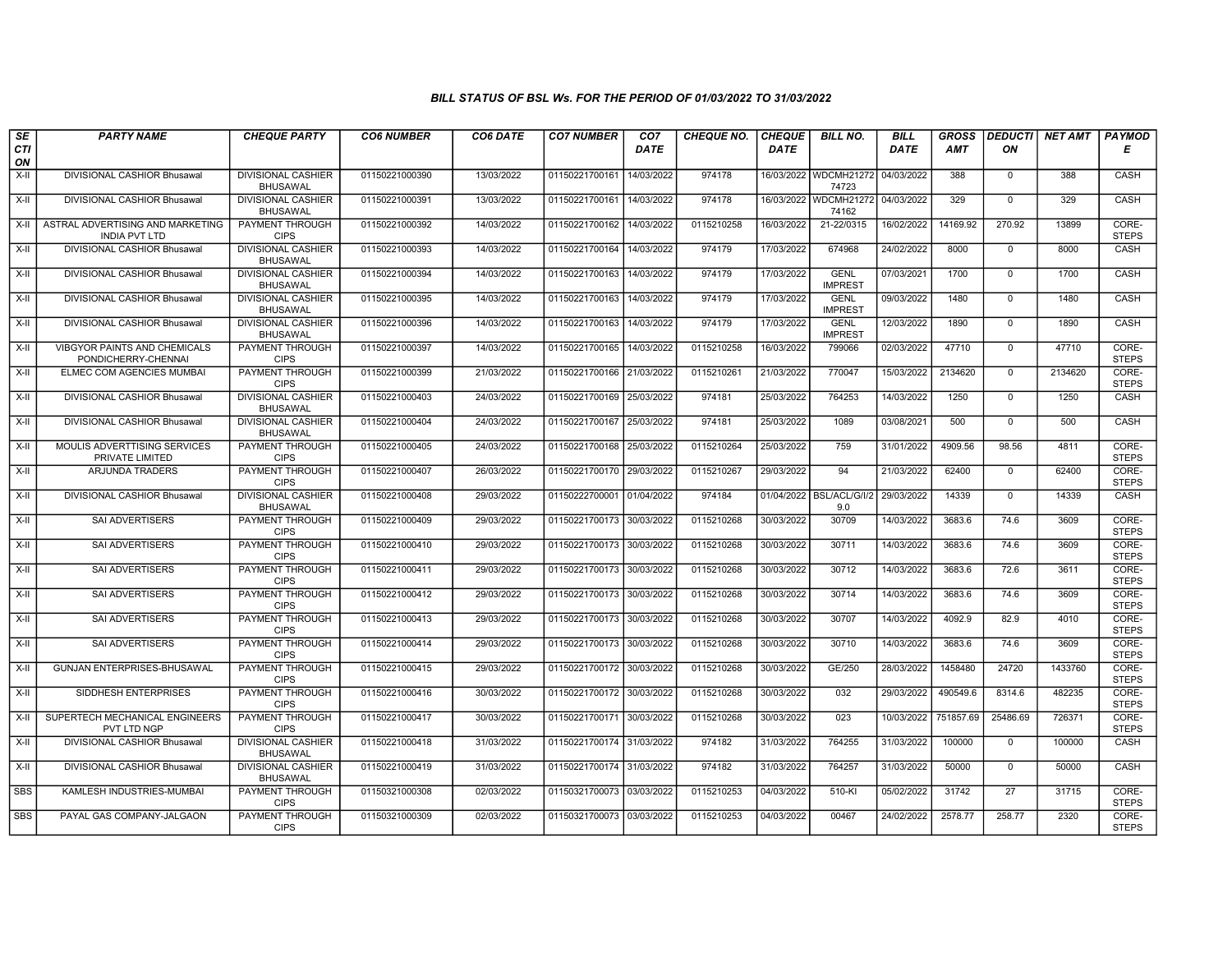| SE               | <b>PARTY NAME</b>                                 | <b>CHEQUE PARTY</b>                   | <b>CO6 NUMBER</b> | CO6 DATE   | <b>CO7 NUMBER</b>         | CO <sub>7</sub> | <b>CHEQUE NO.</b> | <b>CHEQUE</b> | <b>BILL NO.</b>          | <b>BILL</b> | <b>GROSS</b> | <b>DEDUCTI</b> | NET AMT | <b>PAYMOD</b>         |
|------------------|---------------------------------------------------|---------------------------------------|-------------------|------------|---------------------------|-----------------|-------------------|---------------|--------------------------|-------------|--------------|----------------|---------|-----------------------|
| <b>CTI</b><br>ON |                                                   |                                       |                   |            |                           | <b>DATE</b>     |                   | <b>DATE</b>   |                          | <b>DATE</b> | <b>AMT</b>   | ΟN             |         | Е                     |
| <b>SBS</b>       | PAYAL GAS COMPANY-JALGAON                         | PAYMENT THROUGH<br><b>CIPS</b>        | 01150321000310    | 02/03/2022 | 01150321700073            | 03/03/2022      | 0115210253        | 04/03/2022    | 00468                    | 24/02/2022  | 3294         | 329            | 2965    | CORE-<br><b>STEPS</b> |
| <b>SBS</b>       | PAYAL GAS COMPANY-JALGAON                         | <b>PAYMENT THROUGH</b><br><b>CIPS</b> | 01150321000311    | 02/03/2022 | 01150321700073 03/03/2022 |                 | 0115210253        | 04/03/2022    | 00469                    | 24/02/2022  | 19754.06     | 1976.06        | 17778   | CORE-<br><b>STEPS</b> |
| SBS              | PAYAL GAS COMPANY-JALGAON                         | PAYMENT THROUGH<br><b>CIPS</b>        | 01150321000312    | 02/03/2022 | 01150321700073            | 03/03/2022      | 0115210253        | 04/03/2022    | 00470                    | 24/02/2022  | 3276.42      | 328.42         | 2948    | CORE-<br><b>STEPS</b> |
| <b>SBS</b>       | PAYAL GAS COMPANY-JALGAON                         | <b>PAYMENT THROUGH</b><br><b>CIPS</b> | 01150321000313    | 02/03/2022 | 01150321700073            | 03/03/2022      | 0115210253        | 04/03/2022    | 00471                    | 24/02/2022  | 3036.56      | 308.56         | 2728    | CORE-<br><b>STEPS</b> |
| <b>SBS</b>       | PAYAL GAS COMPANY-JALGAON                         | PAYMENT THROUGH<br><b>CIPS</b>        | 01150321000314    | 02/03/2022 | 01150321700073 03/03/2022 |                 | 0115210253        | 04/03/2022    | 00472                    | 24/02/2022  | 28535.37     | 2854.37        | 25681   | CORE-<br><b>STEPS</b> |
| <b>SBS</b>       | PAYAL GAS COMPANY-JALGAON                         | <b>PAYMENT THROUGH</b><br><b>CIPS</b> | 01150321000315    | 02/03/2022 | 01150321700073 03/03/2022 |                 | 0115210253        | 04/03/2022    | 00381                    | 07/01/2022  | 18085.84     | 1809.84        | 16276   | CORE-<br><b>STEPS</b> |
| <b>SBS</b>       | PAYAL GAS COMPANY-JALGAON                         | PAYMENT THROUGH<br><b>CIPS</b>        | 01150321000316    | 02/03/2022 | 01150321700074            | 03/03/2022      | 0115210253        | 04/03/2022    | 00378                    | 05/01/2022  | 4959.84      | 496.84         | 4463    | CORE-<br><b>STEPS</b> |
| SBS              | PAYAL GAS COMPANY-JALGAON                         | PAYMENT THROUGH<br><b>CIPS</b>        | 01150321000317    | 02/03/2022 | 01150321700074            | 03/03/2022      | 0115210253        | 04/03/2022    | 00380                    | 05/01/2022  | 12458.86     | 1246.86        | 11212   | CORE-<br><b>STEPS</b> |
| <b>SBS</b>       | PAYAL GAS COMPANY-JALGAON                         | <b>PAYMENT THROUGH</b><br><b>CIPS</b> | 01150321000318    | 02/03/2022 | 01150321700074 03/03/2022 |                 | 0115210253        | 04/03/2022    | 00376                    | 05/01/2022  | 5220.83      | 522.83         | 4698    | CORE-<br><b>STEPS</b> |
| <b>SBS</b>       | PAYAL GAS COMPANY-JALGAON                         | <b>PAYMENT THROUGH</b><br><b>CIPS</b> | 01150321000319    | 02/03/2022 | 01150321700074 03/03/2022 |                 | 0115210253        | 04/03/2022    | 00375                    | 05/01/2022  | 20573.65     | 2058.65        | 18515   | CORE-<br><b>STEPS</b> |
| <b>SBS</b>       | PAYAL GAS COMPANY-JALGAON                         | PAYMENT THROUGH<br><b>CIPS</b>        | 01150321000320    | 02/03/2022 | 01150321700074 03/03/2022 |                 | 0115210253        | 04/03/2022    | 00374                    | 05/01/2022  | 5295.57      | 530.57         | 4765    | CORE-<br><b>STEPS</b> |
| <b>SBS</b>       | PAYAL GAS COMPANY-JALGAON                         | PAYMENT THROUGH<br><b>CIPS</b>        | 01150321000321    | 02/03/2022 | 01150321700074 03/03/2022 |                 | 0115210253        | 04/03/2022    | 00373                    | 05/01/2022  | 3507.22      | 351.22         | 3156    | CORE-<br><b>STEPS</b> |
| <b>SBS</b>       | PAYAL GAS COMPANY-JALGAON                         | <b>PAYMENT THROUGH</b><br><b>CIPS</b> | 01150321000322    | 02/03/2022 | 01150321700074            | 03/03/2022      | 0115210253        | 04/03/2022    | 00372                    | 05/01/2022  | 3353.31      | 335.31         | 3018    | CORE-<br><b>STEPS</b> |
| <b>SBS</b>       | MOHINDRA ENTERPRISES-JALANDHAR                    | PAYMENT THROUGH<br><b>CIPS</b>        | 01150321000323    | 03/03/2022 | 01150321700074 03/03/2022 |                 | 0115210253        | 04/03/2022    | T/21-22/1095             | 02/02/2022  | 13256.89     | 12.89          | 13244   | CORE-<br><b>STEPS</b> |
| SBS              | SHIVAM OXYGEN-JALGAON                             | PAYMENT THROUGH<br><b>CIPS</b>        | 01150321000324    | 07/03/2022 | 01150321700075            | 10/03/2022      | 0115210257        | 10/03/2022    | So/21-22/3988            | 23/02/2022  | 2643.74      | 45.74          | 2598    | CORE-<br><b>STEPS</b> |
| <b>SBS</b>       | SHIVAM OXYGEN-JALGAON                             | PAYMENT THROUGH<br><b>CIPS</b>        | 01150321000325    | 07/03/2022 | 01150321700075            | 10/03/2022      | 0115210257        |               | 10/03/2022 So/21-22/3986 | 23/02/2022  | 2876.75      | 49.75          | 2827    | CORE-<br><b>STEPS</b> |
| <b>SBS</b>       | SHIVAM OXYGEN-JALGAON                             | <b>PAYMENT THROUGH</b><br><b>CIPS</b> | 01150321000326    | 07/03/2022 | 01150321700075            | 10/03/2022      | 0115210257        | 10/03/2022    | So/21-22/3992            | 23/02/2022  | 2784.32      | 47.32          | 2737    | CORE-<br><b>STEPS</b> |
| <b>SBS</b>       | SHIVAM OXYGEN-JALGAON                             | <b>PAYMENT THROUGH</b><br><b>CIPS</b> | 01150321000327    | 07/03/2022 | 01150321700075            | 10/03/2022      | 0115210257        | 10/03/2022    | So/21-22/3990            | 23/02/2022  | 50857.59     | 862.59         | 49995   | CORE-<br><b>STEPS</b> |
| SBS              | SHIVAM OXYGEN-JALGAON                             | PAYMENT THROUGH<br><b>CIPS</b>        | 01150321000328    | 07/03/2022 | 01150321700075            | 10/03/2022      | 0115210257        |               | 10/03/2022 So/21-22/3991 | 23/02/2022  | 1956.32      | 33.32          | 1923    | CORE-<br><b>STEPS</b> |
| SBS              | SHIVAM OXYGEN-JALGAON                             | PAYMENT THROUGH<br><b>CIPS</b>        | 01150321000329    | 07/03/2022 | 01150321700075            | 10/03/2022      | 0115210257        | 10/03/2022    | So/21-22/3989            | 23/02/2022  | 3896.74      | 66.74          | 3830    | CORE-<br><b>STEPS</b> |
| <b>SBS</b>       | SHIVAM OXYGEN-JALGAON                             | <b>PAYMENT THROUGH</b><br><b>CIPS</b> | 01150321000330    | 07/03/2022 | 01150321700075            | 10/03/2022      | 0115210257        | 10/03/2022    | So/21-22/3987            | 23/02/2022  | 23659.76     | 401.76         | 23258   | CORE-<br><b>STEPS</b> |
| SBS              | JAYBEE ENGINEERING ENTERPRISE-<br><b>MUMBAI</b>   | <b>PAYMENT THROUGH</b><br><b>CIPS</b> | 01150321000331    | 07/03/2022 | 01150321700076            | 13/03/2022      | 0115210258        | 16/03/2022    | 099/2021-22              | 09/02/2022  | 52011.9      | 390.9          | 51621   | CORE-<br><b>STEPS</b> |
| <b>SBS</b>       | RAJARSHI MOULDERS-KOLKATA                         | PAYMENT THROUGH<br><b>CIPS</b>        | 01150321000332    | 07/03/2022 | 01150321700075            | 10/03/2022      | 0115210257        | 10/03/2022    | RM/G23/21-22             | 03/03/2022  | 112996.8     | 0.8            | 112996  | CORE-<br><b>STEPS</b> |
| <b>SBS</b>       | SWAN RUBBER INDUSTRIES-KOLKATA                    | PAYMENT THROUGH<br><b>CIPS</b>        | 01150321000333    | 10/03/2022 | 01150321700076            | 13/03/2022      | 0115210258        | 16/03/2022    | S/G255/21-22             | 17/02/2022  | 66080        | 56             | 66024   | CORE-<br><b>STEPS</b> |
|                  | SBS   PRS PERMACEL PRIVATE LIMITED-THANE          | PAYMENT THROUGH<br><b>CIPS</b>        | 01150321000334    | 10/03/2022 | 01150321700076            | 13/03/2022      | 0115210258        | 16/03/2022    | 2122003321               | 05/06/2021  | 54870        | 47             | 54823   | CORE-<br><b>STEPS</b> |
| <b>SBS</b>       | CONCEPT RAIL ENGINEERS PVT LTD-<br><b>KOLKATA</b> | <b>PAYMENT THROUGH</b><br><b>CIPS</b> | 01150321000335    | 10/03/2022 | 01150321700076            | 13/03/2022      | 0115210258        | 16/03/2022    | CR/287/21-22             | 31/01/2022  | 56640        | 48             | 56592   | CORE-<br><b>STEPS</b> |
| SBS              | SAB INDUSTRIES-HOWRAH                             | PAYMENT THROUGH<br><b>CIPS</b>        | 01150321000336    | 10/03/2022 | 01150321700076            | 13/03/2022      | 0115210258        | 16/03/2022    | SI/22/A/21-22            | 19/11/2021  | 469.6        | 0.6            | 469     | CORE-<br><b>STEPS</b> |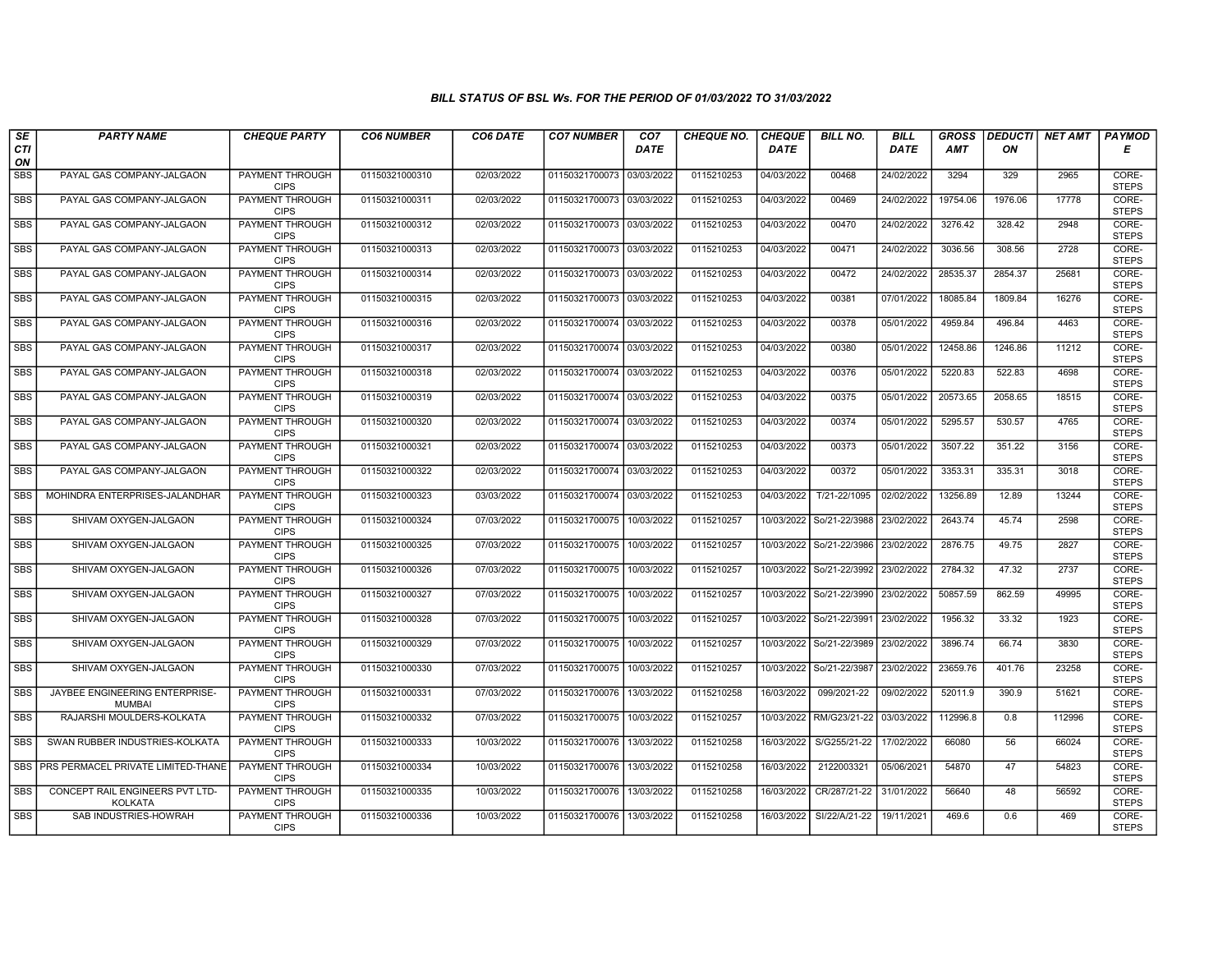| SE                         | <b>PARTY NAME</b>                                               | <b>CHEQUE PARTY</b>                   | <b>CO6 NUMBER</b> | CO6 DATE   | <b>CO7 NUMBER</b>         | CO <sub>7</sub> | <b>CHEQUE NO.</b> | <b>CHEQUE</b> | <b>BILL NO.</b>                 | <b>BILL</b>           | <b>GROSS</b> | <b>DEDUCTI</b> | NET AMT | <b>PAYMOD</b>         |
|----------------------------|-----------------------------------------------------------------|---------------------------------------|-------------------|------------|---------------------------|-----------------|-------------------|---------------|---------------------------------|-----------------------|--------------|----------------|---------|-----------------------|
| CTI<br>ON                  |                                                                 |                                       |                   |            |                           | <b>DATE</b>     |                   | <b>DATE</b>   |                                 | <b>DATE</b>           | <b>AMT</b>   | ON             |         | Е                     |
| <b>SBS</b>                 | SAB INDUSTRIES-HOWRAH                                           | <b>PAYMENT THROUGH</b><br><b>CIPS</b> | 01150321000337    | 11/03/2022 | 01150321700076            | 13/03/2022      | 0115210258        | 16/03/2022    | SI/22/B/21-22                   | 19/11/2021            | 44217.6      | 663.6          | 43554   | CORE-<br><b>STEPS</b> |
| <b>SBS</b>                 | NANDA SALES CORPORATION-THANE                                   | <b>PAYMENT THROUGH</b><br><b>CIPS</b> | 01150321000338    | 11/03/2022 | 01150321700076            | 13/03/2022      | 0115210258        | 16/03/2022    | NSC/21-22/48                    | 25/02/2022            | 48785.92     | 41.92          | 48744   | CORE-<br><b>STEPS</b> |
| <b>SBS</b>                 | M M GLASS SOLUTION-KOLKATA                                      | PAYMENT THROUGH<br><b>CIPS</b>        | 01150321000339    | 11/03/2022 | 01150321700076            | 13/03/2022      | 0115210258        | 16/03/2022    | <b>MMGS/21-</b><br>22/44        | 19/02/2022            | 22184        | 19             | 22165   | CORE-<br><b>STEPS</b> |
| <b>SBS</b>                 | ANAND SALES CORPORATION-KOLKATA                                 | PAYMENT THROUGH<br><b>CIPS</b>        | 01150321000340    | 11/03/2022 | 01150321700076            | 13/03/2022      | 0115210258        | 16/03/2022    | ASC/537/21-22                   | 02/11/2021            | 259600       | 4620           | 254980  | CORE-<br><b>STEPS</b> |
| <b>SBS</b>                 | MERSEN INDIA PRIVATE LIMITED-<br><b>BANGALORE</b>               | <b>PAYMENT THROUGH</b><br><b>CIPS</b> | 01150321000341    | 19/03/2022 | 01150321700077            | 22/03/2022      | 0115210262        | 23/03/2022    | 71-RI-<br>22100294              | 24/02/2022            | 95344        | 81005          | 14339   | CORE-<br><b>STEPS</b> |
| <b>SBS</b>                 | SHREE RUBBER WORKS-THANE                                        | <b>PAYMENT THROUGH</b><br><b>CIPS</b> | 01150321000342    | 19/03/2022 | 01150321700077 22/03/2022 |                 | 0115210262        | 23/03/2022    | SRW/2021-<br>22/780             | 16/02/2022            | 15576        | 13             | 15563   | CORE-<br><b>STEPS</b> |
| <b>SBS</b>                 | SHREE RUBBER WORKS-THANE                                        | PAYMENT THROUGH<br><b>CIPS</b>        | 01150321000343    | 19/03/2022 | 01150321700077            | 22/03/2022      | 0115210262        | 23/03/2022    | SRW/2021-<br>22/781             | 16/02/2022            | 8555         | $\overline{7}$ | 8548    | CORE-<br><b>STEPS</b> |
| <b>SBS</b>                 | MELBROW ENGINEERING WORKS PVT.<br>LTD.-KOLKATA                  | PAYMENT THROUGH<br><b>CIPS</b>        | 01150321000344    | 19/03/2022 | 01150321700077            | 22/03/2022      | 0115210262        | 23/03/2022    | MEW/JC21-<br>22/0108            | 13/05/2021            | 80795.91     | 8153.91        | 72642   | CORE-<br><b>STEPS</b> |
| <b>SBS</b>                 | CHETNA ENGINEERING CO.-NASIK                                    | PAYMENT THROUGH<br><b>CIPS</b>        | 01150321000345    | 19/03/2022 | 01150321700077 22/03/2022 |                 | 0115210262        | 23/03/2022    | CE/21-22/6246                   | 27/02/2022            | 46020        | 39             | 45981   | CORE-<br><b>STEPS</b> |
| <b>SBS</b>                 | PRS CHEMICAL WORKS-KOLKATA                                      | <b>PAYMENT THROUGH</b><br><b>CIPS</b> | 01150321000346    | 23/03/2022 | 01150321700078            | 25/03/2022      | 0115210264        |               | 25/03/2022 PRS/064/21-22        | 17/03/2022            | 38350        | $\mathbf 0$    | 38350   | CORE-<br><b>STEPS</b> |
| <b>SBS</b>                 | PRS CHEMICAL WORKS-KOLKATA                                      | PAYMENT THROUGH<br><b>CIPS</b>        | 01150321000347    | 23/03/2022 | 01150321700078            | 25/03/2022      | 0115210264        |               | 25/03/2022   PRS/065/21-22      | 17/03/2022            | 74340        | $\mathbf 0$    | 74340   | CORE-<br><b>STEPS</b> |
| <b>SBS</b>                 | D BACHUBHAI AND BROTHERS-MUMBAI                                 | PAYMENT THROUGH<br><b>CIPS</b>        | 01150321000348    | 23/03/2022 | 01150321700078 25/03/2022 |                 | 0115210264        |               | 25/03/2022 R0812/2021-22        | 11/03/2022            | 18855.4      | 299.4          | 18556   | CORE-<br><b>STEPS</b> |
| <b>SBS</b>                 | SHRI BALAJI ENTERPRISES-SOLAPUR                                 | <b>PAYMENT THROUGH</b><br><b>CIPS</b> | 01150321000349    | 23/03/2022 | 01150321700078 25/03/2022 |                 | 0115210264        | 25/03/2022    | 017                             | 20/03/2022            | 190121.6     | 0.6            | 190121  | CORE-<br><b>STEPS</b> |
| <b>SBS</b>                 | MANISH RUBBER INDUSTRIES-MUMBA                                  | <b>PAYMENT THROUGH</b><br><b>CIPS</b> | 01150321000350    | 28/03/2022 | 01150321700079            | 30/03/2022      | 0115210268        | 30/03/2022    | 182/2021-22                     | 10/03/2022            | 37465        | 32             | 37433   | CORE-<br><b>STEPS</b> |
| SBS                        | INVOLUTE ENGINEERS AND INDUSTRIES-<br><b>HOWRAH</b>             | PAYMENT THROUGH<br><b>CIPS</b>        | 01150321000351    | 28/03/2022 | 01150321700079 30/03/2022 |                 | 0115210268        | 30/03/2022    | GST/131/2021<br>22              | 16/03/2022            | 42480        | 1948           | 40532   | CORE-<br><b>STEPS</b> |
| <b>SBN</b><br>S            | SECHERON HASLER INDIA PRIVATE<br>LIMITED-GURGAON                | <b>PAYMENT THROUGH</b><br><b>CIPS</b> | 01150421001072    | 03/03/2022 | 01150421700276 03/03/2022 |                 | 0115210253        | 04/03/2022    | SEIN3/2109/08<br>$\overline{4}$ | 03/09/2021 2527144.77 |              | 44975.77       | 2482169 | CORE-<br><b>STEPS</b> |
| <b>SBN</b><br>S            | <b>G H INDUSTRIES-KOLKATA</b>                                   | <b>PAYMENT THROUGH</b><br><b>CIPS</b> | 01150421001073    | 03/03/2022 | 01150421700275 03/03/2022 |                 | 0115210253        | 04/03/2022    | GHI/46/21-22                    | 12/12/2021            | 57571.05     | 913.05         | 56658   | CORE-<br><b>STEPS</b> |
| <b>SBN</b><br>S.           | SECHERON HASLER INDIA PRIVATE<br>LIMITED-GURGAON                | <b>PAYMENT THROUGH</b><br><b>CIPS</b> | 01150421001075    | 03/03/2022 | 01150421700275 03/03/2022 |                 | 0115210253        | 04/03/2022    | SEIN3/2111/12<br>3              | 22/11/2021            | 297360       | 5292           | 292068  | CORE-<br><b>STEPS</b> |
| SBN<br><sub>S</sub>        | MANISH RUBBER INDUSTRIES-MUMBAI                                 | PAYMENT THROUGH<br><b>CIPS</b>        | 01150421001077    | 03/03/2022 | 01150421700275 03/03/2022 |                 | 0115210253        | 04/03/2022    | 156/2021-22                     | 11/01/2022            | 16310.85     | 14.85          | 16296   | CORE-<br><b>STEPS</b> |
| SBN<br><sub>S</sub>        | MANISH RUBBER INDUSTRIES-MUMBAI                                 | PAYMENT THROUGH<br><b>CIPS</b>        | 01150421001078    | 03/03/2022 | 01150421700275 03/03/2022 |                 | 0115210253        | 04/03/2022    | 159/2021-22                     | 18/01/2022            | 11256.12     | 10.12          | 11246   | CORE-<br><b>STEPS</b> |
| <b>SBN</b><br>S            | AAKASH ENTERPRIZES-MUMBAI                                       | PAYMENT THROUGH<br><b>CIPS</b>        | 01150421001079    | 03/03/2022 | 01150421700275 03/03/2022 |                 | 0115210253        | 04/03/2022    | 24/2021-22                      | 01/02/2022            | 40674.6      | 0.6            | 40674   | CORE-<br><b>STEPS</b> |
| <b>SBN</b><br>S            | H. G. INDUSTRIES-HOWRAH                                         | <b>PAYMENT THROUGH</b><br><b>CIPS</b> | 01150421001080    | 03/03/2022 | 01150421700275 03/03/2022 |                 | 0115210253        | 04/03/2022    | HGI/21-22/108                   | 17/02/2022            | 11800        | 10             | 11790   | CORE-<br><b>STEPS</b> |
| SBN<br>S                   | A.R.ENGINEERING WORKS-BANGALORE                                 | PAYMENT THROUGH<br><b>CIPS</b>        | 01150421001081    | 03/03/2022 | 01150421700275 03/03/2022 |                 | 0115210253        | 04/03/2022    | 148                             | 26/02/2022            | 17151        | 772            | 16379   | CORE-<br><b>STEPS</b> |
| <b>SBN</b><br><sub>S</sub> | FINE AUTOMOTIVE INDUSTRIAL<br>RADIATORS PRIVATE LIMITED-PONDICH | PAYMENT THROUGH<br><b>CIPS</b>        | 01150421001082    | 03/03/2022 | 01150421700277 03/03/2022 |                 | 0115210253        | 04/03/2022    | 001600/2020-<br>21              | 31/03/2021            | 403088       | 43836          | 359252  | CORE-<br><b>STEPS</b> |
| <b>SBN</b><br><sub>S</sub> | FORCE MOTION TECHNOLOGY LLP-NAVI<br><b>MUMBAI</b>               | PAYMENT THROUGH<br><b>CIPS</b>        | 01150421001083    | 03/03/2022 | 01150421700278            | 04/03/2022      | 0115210253        | 04/03/2022    | FMT/2021-<br>22/77              | 09/11/2021            | 358724.72    | 6704.72        | 352020  | CORE-<br><b>STEPS</b> |
| <b>SBN</b><br><sub>S</sub> | FORCE MOTION TECHNOLOGY LLP-NAVI<br><b>MUMBA</b>                | <b>PAYMENT THROUGH</b><br><b>CIPS</b> | 01150421001084    | 03/03/2022 | 01150421700278 04/03/2022 |                 | 0115210253        | 04/03/2022    | <b>FMT/20-</b><br>21/22/76      | 08/11/2021            | 179362.36    | 3352.36        | 176010  | CORE-<br><b>STEPS</b> |
| <b>SBN</b><br>S.           | RAMKRISHNA ENGINEERING INDUSTRIES-<br><b>HOWRAH</b>             | PAYMENT THROUGH<br><b>CIPS</b>        | 01150421001086    | 03/03/2022 | 01150421700277 03/03/2022 |                 | 0115210253        | 04/03/2022    | <b>REI/HOW/2122</b>             | 10/12/2021            | 162400       | 145            | 162255  | CORE-<br><b>STEPS</b> |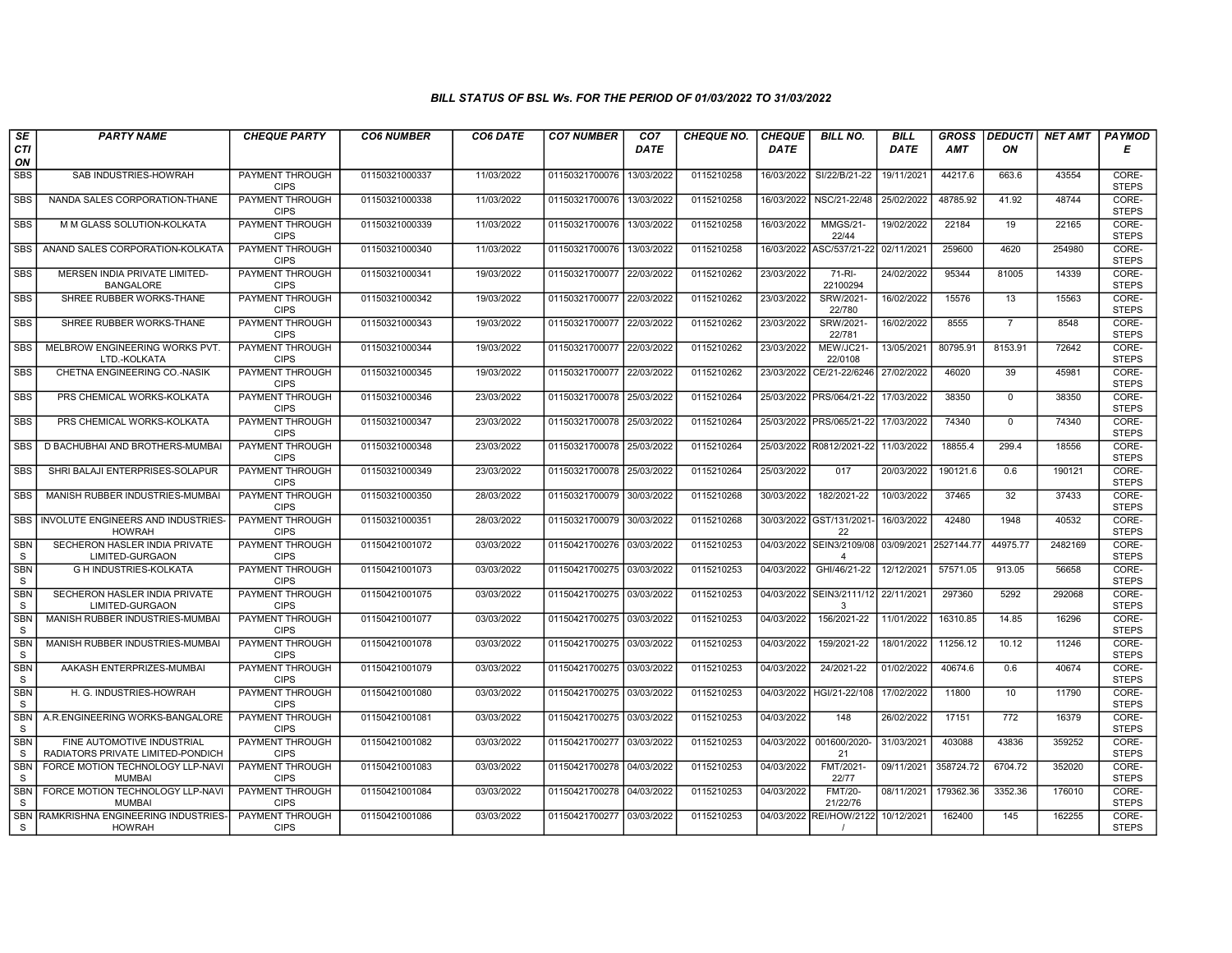| SE                            | <b>PARTY NAME</b>                                                                | <b>CHEQUE PARTY</b>                                      | <b>CO6 NUMBER</b>                | CO6 DATE                 | <b>CO7 NUMBER</b>                | CO <sub>7</sub>          | <b>CHEQUE NO.</b>        | <b>CHEQUE</b>            | <b>BILL NO.</b>                          | <b>BILL</b>              | <b>GROSS</b>        | <b>DEDUCTI</b> | <b>NET AMT</b>    | <b>PAYMOD</b>                  |
|-------------------------------|----------------------------------------------------------------------------------|----------------------------------------------------------|----------------------------------|--------------------------|----------------------------------|--------------------------|--------------------------|--------------------------|------------------------------------------|--------------------------|---------------------|----------------|-------------------|--------------------------------|
| CTI<br>ON                     |                                                                                  |                                                          |                                  |                          |                                  | <b>DATE</b>              |                          | <b>DATE</b>              |                                          | <b>DATE</b>              | <b>AMT</b>          | ON             |                   | Е                              |
| <b>SBN</b><br>S               | SHRI SAI ENTERPRISES-JALGAON                                                     | PAYMENT THROUGH<br><b>CIPS</b>                           | 01150421001087                   | 03/03/2022               | 01150421700277                   | 03/03/2022               | 0115210253               | 04/03/2022               | 124                                      | 02/03/2022               | 16385.96            | 0.96           | 16385             | CORE-<br><b>STEPS</b>          |
| <b>SBN</b><br>S               | <b>JAINEX LIMITED-MUMBAI</b>                                                     | <b>PAYMENT THROUGH</b><br><b>CIPS</b>                    | 01150421001088                   | 03/03/2022               | 01150421700276 03/03/2022        |                          | 0115210253               |                          | 04/03/2022 JLR/00109/21-<br>22           | 04/02/2022               | 3396369.2           | 60600.2        | 3335769           | CORE-<br><b>STEPS</b>          |
| <b>SBN</b><br>S               | TRINITY HOUSE (INDIA) PVT. LTD.-MUMBA                                            | PAYMENT THROUGH<br><b>CIPS</b>                           | 01150421001089                   | 03/03/2022               | 01150421700277 03/03/2022        |                          | 0115210253               | 04/03/2022               | 410/21/BSL                               | 03/02/2022               | 312904.72           | 5568.72        | 307336            | CORE-<br><b>STEPS</b>          |
| <b>SBN</b><br>S               | JAINEX LIMITED-MUMBAI                                                            | <b>PAYMENT THROUGH</b><br><b>CIPS</b>                    | 01150421001090                   | 03/03/2022               | 01150421700276 03/03/2022        |                          | 0115210253               |                          | 04/03/2022 JLR/00114/21-<br>22           | 16/02/2022 3580289.92    |                     | 63716.92       | 3516573           | CORE-<br><b>STEPS</b>          |
| SBN<br><sub>S</sub>           | POWER TECHNOLOGIES CORPORATION-<br><b>DEHRADUN</b>                               | PAYMENT THROUGH<br><b>CIPS</b>                           | 01150421001091                   | 07/03/2022               | 01150421700279                   | 10/03/2022               | 0115210257               | 10/03/2022               | 189                                      | 20/11/2021               | 14672               | 528            | 14144             | CORE-<br><b>STEPS</b>          |
| <b>SBN</b><br>S               | FAIVELEY TRANSPORT RAIL<br>TECHNOLOGIES INDIA PRIVATE LIMITED-                   | <b>PAYMENT THROUGH</b><br><b>CIPS</b>                    | 01150421001093                   | 07/03/2022               | 01150421700282 13/03/2022        |                          | 0115210258               |                          | 16/03/2022 332022010025 20/01/2022<br>3  |                          | 650893.9            | 11584.9        | 639309            | CORE-<br><b>STEPS</b>          |
| <b>SBN</b><br>S               | <b>FAIVELEY TRANSPORT RAIL</b><br>TECHNOLOGIES INDIA PRIVATE LIMITED-            | PAYMENT THROUGH<br><b>CIPS</b>                           | 01150421001094                   | 07/03/2022               | 01150421700280                   | 13/03/2022               | 0115210258               | 16/03/2022               | 332022010089<br>$\Omega$                 | 14/02/2022               | 1316838.            | 23435.7        | 1293403           | CORE-<br><b>STEPS</b>          |
| <b>SBN</b><br>S               | FAIVELEY TRANSPORT RAIL<br>TECHNOLOGIES INDIA PRIVATE LIMITED-                   | PAYMENT THROUGH<br><b>CIPS</b>                           | 01150421001095                   | 07/03/2022               | 01150421700280                   | 13/03/2022               | 0115210258               | 16/03/2022               | 332022010091<br>$\overline{4}$           | 15/02/2022               | 1751975.5           | 31179.5        | 1720796           | CORE-<br><b>STEPS</b>          |
| <b>SBN</b><br>S               | KG RUBBER INDIA PVT LTD-TIRUNELVELI                                              | PAYMENT THROUGH<br><b>CIPS</b>                           | 01150421001099                   | 10/03/2022               | 01150421700282 13/03/2022        |                          | 0115210258               | 16/03/2022               | 18                                       | 19/11/2021               | 8766.08             | 0.08           | 8766              | CORE-<br><b>STEPS</b>          |
| <b>SBN</b><br>S               | BALAJI UDYOG-HOWRAH.                                                             | <b>PAYMENT THROUGH</b><br><b>CIPS</b>                    | 01150421001100                   | 10/03/2022               | 01150421700282                   | 13/03/2022               | 0115210258               |                          | 16/03/2022 BU/163/21-22                  | 29/09/2021               | 74546.78            | 373.78         | 74173             | CORE-<br><b>STEPS</b>          |
| <b>SBN</b><br>S               | HIND RECTIFIERS LIMITED-MUMBAI                                                   | PAYMENT THROUGH<br><b>CIPS</b>                           | 01150421001101                   | 11/03/2022               | 01150421700280                   | 13/03/2022               | 0115210258               | 16/03/2022               | 2101040456                               | 20/01/2022               | 2778900             | 49455          | 2729445           | CORE-<br><b>STEPS</b>          |
| <b>SBN</b><br>S               | RAILTECH TECHNOLOGIES PRIVATE<br>LIMITED-KAPURTHALA                              | PAYMENT THROUGH<br><b>CIPS</b>                           | 01150421001104                   | 11/03/2022               | 01150421700281                   | 13/03/2022               | 0115210258               |                          | 16/03/2022 SI/RT20935/21                 | 20/12/2021               | 6668928             | 118685         | 6550243           | CORE-<br><b>STEPS</b>          |
| <b>SBN</b><br>S               | ORIENTAL FIBRE AND ENGINEERING<br>INDUSTRIES-KOLKATA                             | PAYMENT THROUGH<br><b>CIPS</b><br>PAYMENT THROUGH        | 01150421001105                   | 11/03/2022               | 01150421700282 13/03/2022        |                          | 0115210258               |                          | 16/03/2022 G-042/2021-22 01/10/2021      |                          | 317749.38           | 5655.38        | 312094            | CORE-<br><b>STEPS</b><br>CORE- |
| <b>SBN</b><br>S               | POWER TECHNOLOGIES CORPORATION-<br>DEHRADUN                                      | <b>CIPS</b>                                              | 01150421001106                   | 11/03/2022               | 01150421700282 13/03/2022        |                          | 0115210258               | 16/03/2022               | 271                                      | 12/02/2022               | 220080              | 14502          | 205578            | <b>STEPS</b>                   |
| <b>SBN</b><br><sub>S</sub>    | IMEDHA SERVO DRIVES PRIVATE LIMITED-<br><b>HYDERABAD</b>                         | PAYMENT THROUGH<br><b>CIPS</b>                           | 01150421001109                   | 11/03/2022               | 01150421700282                   | 13/03/2022               | 0115210258               |                          | 16/03/2022   MSS20211017<br>46           | 11/11/2021               | 983235              | 17498          | 965737            | CORE-<br><b>STEPS</b>          |
| <b>SBN</b><br>S               | VENUS ENTERPRISES-GHAZIABAD                                                      | PAYMENT THROUGH<br><b>CIPS</b>                           | 01150421001110                   | 11/03/2022               | 01150421700282 13/03/2022        |                          | 0115210258               | 16/03/2022               | 2021-22/140                              | 15/10/2020               | 13159.01            | 294.01         | 12865             | CORE-<br><b>STEPS</b>          |
| <b>SBN</b><br><sub>S</sub>    | <b>VENUS ENTERPRISES-GHAZIABAD</b>                                               | PAYMENT THROUGH<br><b>CIPS</b>                           | 01150421001111                   | 11/03/2022               | 01150421700282                   | 13/03/2022               | 0115210258               | 16/03/2022               | 2020-21/135                              | 05/10/2020               | 22128.93            | 122.93         | 22006             | CORE-<br><b>STEPS</b>          |
| <b>SBN</b><br>S               | FORCE MOTION TECHNOLOGY LLP-NAVI<br><b>MUMBA</b><br>LIFE PLUS HEALTHCARE PRIVATE | <b>PAYMENT THROUGH</b><br><b>CIPS</b><br>PAYMENT THROUGH | 01150421001118                   | 13/03/2022               | 01150421700284                   | 17/03/2022               | 0115210259               | 17/03/2022               | <b>FMT/20-</b><br>21/22/76A<br>LPHPL/21- | 08/11/2021               | 9440                | 8<br>0.99      | 9432<br>9599      | CORE-<br><b>STEPS</b><br>CORE- |
| <b>SBN</b><br>S<br><b>SBN</b> | LIMITED<br>HIGH VOLT ELECTRICALS PRIVATE                                         | <b>CIPS</b><br>PAYMENT THROUGH                           | 01150421001119<br>01150421001120 | 13/03/2022<br>17/03/2022 | 01150421700283<br>01150421700285 | 14/03/2022<br>17/03/2022 | 0115210258<br>0115210259 | 16/03/2022<br>17/03/2022 | 22/338<br>195-21/22                      | 02/06/2021<br>23/02/2022 | 9599.99<br>10200351 | 190631.45      | 10009720          | <b>STEPS</b><br>CORE-          |
| S<br><b>SBN</b>               | LIMITED-MUMBAI<br>HIGH VOLT ELECTRICALS PRIVATE                                  | <b>CIPS</b><br><b>PAYMENT THROUGH</b>                    | 01150421001121                   | 17/03/2022               | 01150421700286                   | 17/03/2022               | 0115210259               | 17/03/2022               | 197-21/22                                | 24/02/2022 10188019.7    | 5                   | 190400.76      | 9997619           | <b>STEPS</b><br>CORE-          |
| S<br><b>SBN</b>               | LIMITED-MUMBAI<br>HIGH VOLT ELECTRICALS PRIVATE                                  | <b>CIPS</b><br>PAYMENT THROUGH                           | 01150421001122                   | 17/03/2022               | 01150421700286 17/03/2022        |                          | 0115210259               | 17/03/2022               | 198-21/22                                | 24/02/2022               | 6<br>10188019.      | 190400.76      | 9997619           | <b>STEPS</b><br>CORE-          |
| S                             | LIMITED-MUMBAI                                                                   | <b>CIPS</b>                                              |                                  |                          |                                  |                          |                          |                          |                                          |                          | 6                   |                |                   | <b>STEPS</b>                   |
| <b>SBN</b><br>S<br><b>SBN</b> | K. S. ENGINEERING WORKS-HOWRAH<br>KONTACT CONSORTIUM INDIA PVT LTD-              | PAYMENT THROUGH<br><b>CIPS</b><br>PAYMENT THROUGH        | 01150421001123<br>01150421001124 | 19/03/2022<br>19/03/2022 | 01150421700289<br>01150421700288 | 22/03/2022               | 0115210262<br>0115210262 | 23/03/2022               | 56/20-21<br>23/03/2022 KT/T/361/21-22    | 22/01/2021<br>15/12/2021 | 201600<br>2454400   | 2196<br>43680  | 199404<br>2410720 | CORE-<br><b>STEPS</b><br>CORE- |
| S<br><b>SBN</b>               | <b>CHENNAI</b><br>ORIONE HYDRAULICS PVT. LTD.-                                   | <b>CIPS</b><br>PAYMENT THROUGH                           | 01150421001125                   | 19/03/2022               | 01150421700289 22/03/2022        | 22/03/2022               | 0115210262               | 23/03/2022               | 21-22/LS191                              | 10/03/2022               | 84960               | 1512           | 83448             | <b>STEPS</b><br>CORE-          |
| S<br><b>SBN</b>               | <b>BELGAUM</b><br>SOMESHWAR CASTINGS PVT LTD-                                    | <b>CIPS</b><br><b>PAYMENT THROUGH</b>                    | 01150421001126                   | 19/03/2022               | 01150421700288 22/03/2022        |                          | 0115210262               | 23/03/2022               | 92                                       | 19/02/2022               | 1565293.6           | 27857.6        | 1537436           | <b>STEPS</b><br>CORE-          |
| S<br><b>SBN</b>               | ALLAHABAD<br>ELECTRO MECHANICALS-JHANSI                                          | <b>CIPS</b><br>PAYMENT THROUGH                           | 01150421001127                   | 19/03/2022               | 01150421700289 22/03/2022        |                          | 0115210262               | 23/03/2022               | EM/2021-                                 | 11/03/2022               | 183477.9            | 2907.9         | 180570            | <b>STEPS</b><br>CORE-          |
| S                             |                                                                                  | <b>CIPS</b>                                              |                                  |                          |                                  |                          |                          |                          | 22/278                                   |                          |                     |                |                   | <b>STEPS</b>                   |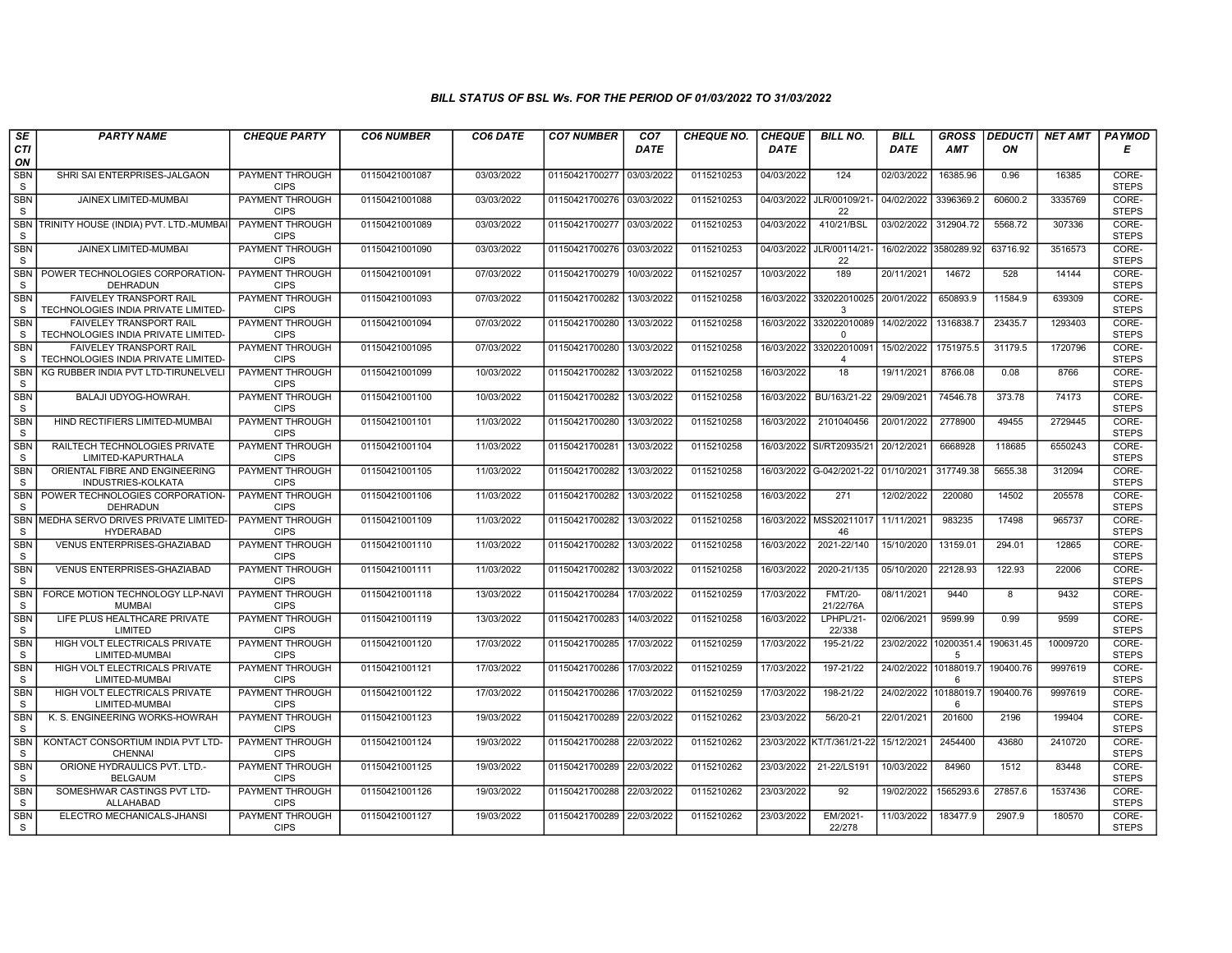| SE                         | <b>PARTY NAME</b>                                                     | <b>CHEQUE PARTY</b>                   | <b>CO6 NUMBER</b> | CO6 DATE   | <b>CO7 NUMBER</b>         | CO <sub>7</sub> | <b>CHEQUE NO.</b> | <b>CHEQUE</b> | <b>BILL NO.</b>                | <b>BILL</b> | <b>GROSS</b> |             | DEDUCTI NET AMT | <b>PAYMOD</b>         |
|----------------------------|-----------------------------------------------------------------------|---------------------------------------|-------------------|------------|---------------------------|-----------------|-------------------|---------------|--------------------------------|-------------|--------------|-------------|-----------------|-----------------------|
| CTI<br>ON                  |                                                                       |                                       |                   |            |                           | <b>DATE</b>     |                   | <b>DATE</b>   |                                | <b>DATE</b> | <b>AMT</b>   | ON          |                 | Е                     |
| <b>SBN</b><br>S            | ELECTRO MECHANICALS-JHANSI                                            | <b>PAYMENT THROUGH</b><br><b>CIPS</b> | 01150421001128    | 19/03/2022 | 01150421700289            | 22/03/2022      | 0115210262        | 23/03/2022    | EM/2021-<br>22/277             | 11/03/2022  | 350388.6     | 6236.6      | 344152          | CORE-<br><b>STEPS</b> |
| <b>SBN</b><br>$\mathbb S$  | <b>FAIVELEY TRANSPORT RAIL</b><br>TECHNOLOGIES INDIA PRIVATE LIMITED- | <b>PAYMENT THROUGH</b><br><b>CIPS</b> | 01150421001129    | 19/03/2022 | 01150421700289            | 22/03/2022      | 0115210262        | 23/03/2022    | 332022010049<br>5              | 28/01/2022  | 248231.88    | 210.88      | 248021          | CORE-<br><b>STEPS</b> |
| SBN<br>S                   | <b>COMM TECH COMMERCIAL</b><br>CORPORATION-MUMBAI                     | PAYMENT THROUGH<br><b>CIPS</b>        | 01150421001130    | 19/03/2022 | 01150421700289            | 22/03/2022      | 0115210262        | 23/03/2022    | 769                            | 18/02/2022  | 29661.66     | 618.66      | 29043           | CORE-<br><b>STEPS</b> |
| <b>SBN</b><br>S            | ELECTRO MECHANICALS-JHANSI                                            | PAYMENT THROUGH<br><b>CIPS</b>        | 01150421001131    | 19/03/2022 | 01150421700288            | 22/03/2022      | 0115210262        | 23/03/2022    | EM/2021-<br>22/280             | 13/03/2022  | 1032972      | 18383       | 1014589         | CORE-<br><b>STEPS</b> |
| <b>SBN</b><br><sub>S</sub> | SANTI FIBRE INDUSTRIES INDIA-KOLKATA                                  | <b>PAYMENT THROUGH</b><br><b>CIPS</b> | 01150421001132    | 21/03/2022 | 01150421700287            | 21/03/2022      | 0115210261        | 21/03/2022    | 770048                         | 15/03/2022  | 49910        | $\mathbf 0$ | 49910           | CORE-<br><b>STEPS</b> |
| <b>SBN</b><br>S            | SIMPLEX INDUSTRIES-NAGPUR                                             | <b>PAYMENT THROUGH</b><br><b>CIPS</b> | 01150421001134    | 23/03/2022 | 01150421700290            | 25/03/2022      | 0115210264        | 25/03/2022    | 64                             | 06/03/2022  | 573439.98    | 53213.98    | 520226          | CORE-<br><b>STEPS</b> |
| <b>SBN</b><br>S            | JAINEX LIMITED-MUMBAI                                                 | PAYMENT THROUGH<br><b>CIPS</b>        | 01150421001135    | 23/03/2022 | 01150421700290            | 25/03/2022      | 0115210264        |               | 25/03/2022 JLR/00117/21-<br>22 | 17/02/2022  | 231468.8     | 196.8       | 231272          | CORE-<br><b>STEPS</b> |
| <b>SBN</b><br>S            | FILTECH INDIA - KOLKATA                                               | PAYMENT THROUGH<br><b>CIPS</b>        | 01150421001136    | 23/03/2022 | 01150421700290            | 25/03/2022      | 0115210264        |               | 25/03/2022 FI/2021-22/250      | 06/12/2021  | 62874.35     | 53.35       | 62821           | CORE-<br><b>STEPS</b> |
| <b>SBN</b><br>S            | P.N.PLASTIC INDUSTRIES-KOLKATA                                        | <b>PAYMENT THROUGH</b><br><b>CIPS</b> | 01150421001137    | 23/03/2022 | 01150421700290            | 25/03/2022      | 0115210264        | 25/03/2022    | PN/191/21-22                   | 04/01/2022  | 131688       | 734         | 130954          | CORE-<br><b>STEPS</b> |
| <b>SBN</b><br>S            | A. K. ENGINEERING WORKS-HOWRAH                                        | <b>PAYMENT THROUGH</b><br><b>CIPS</b> | 01150421001139    | 23/03/2022 | 01150421700290 25/03/2022 |                 | 0115210264        | 25/03/2022    | AK/89/21-22                    | 22/11/2021  | 59960.52     | 51.52       | 59909           | CORE-<br><b>STEPS</b> |
| SBN<br>S                   | FLORICAN ENTERPRISES-BHOPAL                                           | PAYMENT THROUGH<br><b>CIPS</b>        | 01150421001140    | 23/03/2022 | 01150421700290            | 25/03/2022      | 0115210264        | 25/03/2022    | 542                            | 01/01/2022  | 5097.6       | 4.6         | 5093            | CORE-<br><b>STEPS</b> |
| <b>SBN</b><br>S            | RAILTECH TECHNOLOGIES PRIVATE<br>LIMITED-KAPURTHALA                   | PAYMENT THROUGH<br><b>CIPS</b>        | 01150421001141    | 23/03/2022 | 01150421700295            | 30/03/2022      | 0115210268        |               | 30/03/2022 SI/RT21047/21       | 13/01/2022  | 6668928      | 118685      | 6550243         | CORE-<br><b>STEPS</b> |
| <b>SBN</b><br>$\mathsf S$  | VARDHMAN INDUSTRIAL FASTENERS-<br>DELHI                               | <b>PAYMENT THROUGH</b><br><b>CIPS</b> | 01150421001143    | 23/03/2022 | 01150421700290            | 25/03/2022      | 0115210264        | 25/03/2022    | 457/21-22                      | 30/09/2021  | 50911.77     | 43.77       | 50868           | CORE-<br><b>STEPS</b> |
| <b>SBN</b><br>S            | LALBABA ISPAT UDYOG-HOWRAH                                            | <b>PAYMENT THROUGH</b><br><b>CIPS</b> | 01150421001144    | 23/03/2022 | 01150421700290            | 25/03/2022      | 0115210264        | 25/03/2022    | LIU/120/21-22                  | 21/01/2022  | 7289.57      | 2099.57     | 5190            | CORE-<br><b>STEPS</b> |
| <b>SBN</b><br>S            | SILVER LINE INDUSTRIEL INC.-NEW DELHI                                 | PAYMENT THROUGH<br><b>CIPS</b>        | 01150421001146    | 23/03/2022 | 01150421700290            | 25/03/2022      | 0115210264        | 25/03/2022    | 316                            | 08/02/2022  | 96825.04     | 0.04        | 96825           | CORE-<br><b>STEPS</b> |
| <b>SBN</b><br>S            | NAVANIRMAN FABRICATION PRIVATE<br>LIMITED-KOLKATA                     | PAYMENT THROUGH<br><b>CIPS</b>        | 01150421001147    | 23/03/2022 | 01150421700291            | 25/03/2022      | 0115210264        | 25/03/2022    | 095A                           | 14/03/2022  | 333446       | 298         | 333148          | CORE-<br><b>STEPS</b> |
| <b>SBN</b><br>S            | TRIMURTI TRADING COMPANY-MUMBAI                                       | PAYMENT THROUGH<br><b>CIPS</b>        | 01150421001150    | 24/03/2022 | 01150421700290            | 25/03/2022      | 0115210264        | 25/03/2022    | 87/CR                          | 11/03/2022  | 638262       | 11359       | 626903          | CORE-<br><b>STEPS</b> |
| <b>SBN</b><br>S            | NAVANIRMAN FABRICATION PRIVATE<br>LIMITED-KOLKATA                     | <b>PAYMENT THROUGH</b><br><b>CIPS</b> | 01150421001158    | 28/03/2022 | 01150421700292            | 28/03/2022      | 0115210266        | 28/03/2022    | 225/21-22                      | 12/03/2022  | 6668927.9    | 118684.91   | 6550243         | CORE-<br><b>STEPS</b> |
| <b>SBN</b><br>S            | ELECON ENGINEERING COMPANY<br>LIMITED.-VALLABH VIDYANAGAR             | PAYMENT THROUGH<br><b>CIPS</b>        | 01150421001161    | 28/03/2022 | 01150421700297            | 30/03/2022      | 0115210268        | 30/03/2022    | 24211200507                    | 26/04/2021  | 109760       | 98          | 109662          | CORE-<br><b>STEPS</b> |
| <b>SBN</b><br>$\mathbb S$  | ELASTOMECH-KOLKATA                                                    | PAYMENT THROUGH<br><b>CIPS</b>        | 01150421001162    | 28/03/2022 | 01150421700297            | 30/03/2022      | 0115210268        | 30/03/2022    | M-2122197                      | 14/02/2022  | 24203.79     | 0.79        | 24203           | CORE-<br><b>STEPS</b> |
| <b>SBN</b><br>S            | S.M.INTERNATIONAL-MUMBAI                                              | PAYMENT THROUGH<br><b>CIPS</b>        | 01150421001163    | 28/03/2022 | 01150421700296            | 30/03/2022      | 0115210268        | 30/03/2022    | 207                            | 12/02/2022  | 3694698      | 65753       | 3628945         | CORE-<br><b>STEPS</b> |
| <b>SBN</b><br>S            | CONTRANSYS PRIVATE LIMITED-KOLKAT/                                    | PAYMENT THROUGH<br><b>CIPS</b>        | 01150421001166    | 28/03/2022 | 01150421700297            | 30/03/2022      | 0115210268        | 30/03/2022    | 318/21-22                      | 30/12/2021  | 151228.8     | 128.8       | 151100          | CORE-<br><b>STEPS</b> |
| <b>SBN</b><br>S            | R.N.STEEL CO.-HOWRAH                                                  | PAYMENT THROUGH<br><b>CIPS</b>        | 01150421001168    | 28/03/2022 | 01150421700297            | 30/03/2022      | 0115210268        | 30/03/2022    | RNSC/163/21<br>22              | 05/01/2022  | 43679.73     | 2876.73     | 40803           | CORE-<br><b>STEPS</b> |
| <b>SBN</b><br>S            | KRUPA POLYMERS-MUMBAI                                                 | PAYMENT THROUGH<br><b>CIPS</b>        | 01150421001169    | 28/03/2022 | 01150421700297            | 30/03/2022      | 0115210268        | 30/03/2022    | 2803/21-22                     | 30/09/2021  | 155986.56    | 0.56        | 155986          | CORE-<br><b>STEPS</b> |
| <b>SBN</b><br>S            | K DHANDAPANI AND COMPANY CHENNAI<br>PVT LTDCHENNAI                    | PAYMENT THROUGH<br><b>CIPS</b>        | 01150421001173    | 28/03/2022 | 01150421700297            | 30/03/2022      | 0115210268        | 30/03/2022    | GSTI/3595                      | 21/01/2021  | 13817.51     | 0.51        | 13817           | CORE-<br><b>STEPS</b> |
| <b>SBN</b><br>S            | FORCE MOTION TECHNOLOGY LLP-NAVI<br><b>MUMBAI</b>                     | <b>PAYMENT THROUGH</b><br><b>CIPS</b> | 01150421001174    | 29/03/2022 | 01150421700293            | 29/03/2022      | 0115210267        | 29/03/2022    | FMT/2021-<br>22/95             | 16/12/2021  | 419553.72    | 49422.72    | 370131          | CORE-<br><b>STEPS</b> |
| <b>SBN</b><br>S            | FORCE MOTION TECHNOLOGY LLP-NAVI<br><b>MUMBAI</b>                     | PAYMENT THROUGH<br><b>CIPS</b>        | 01150421001175    | 29/03/2022 | 01150421700293            | 29/03/2022      | 0115210267        | 29/03/2022    | FMT/2021-<br>22/96             | 16/12/2021  | 629330.58    | 74133.58    | 555197          | CORE-<br><b>STEPS</b> |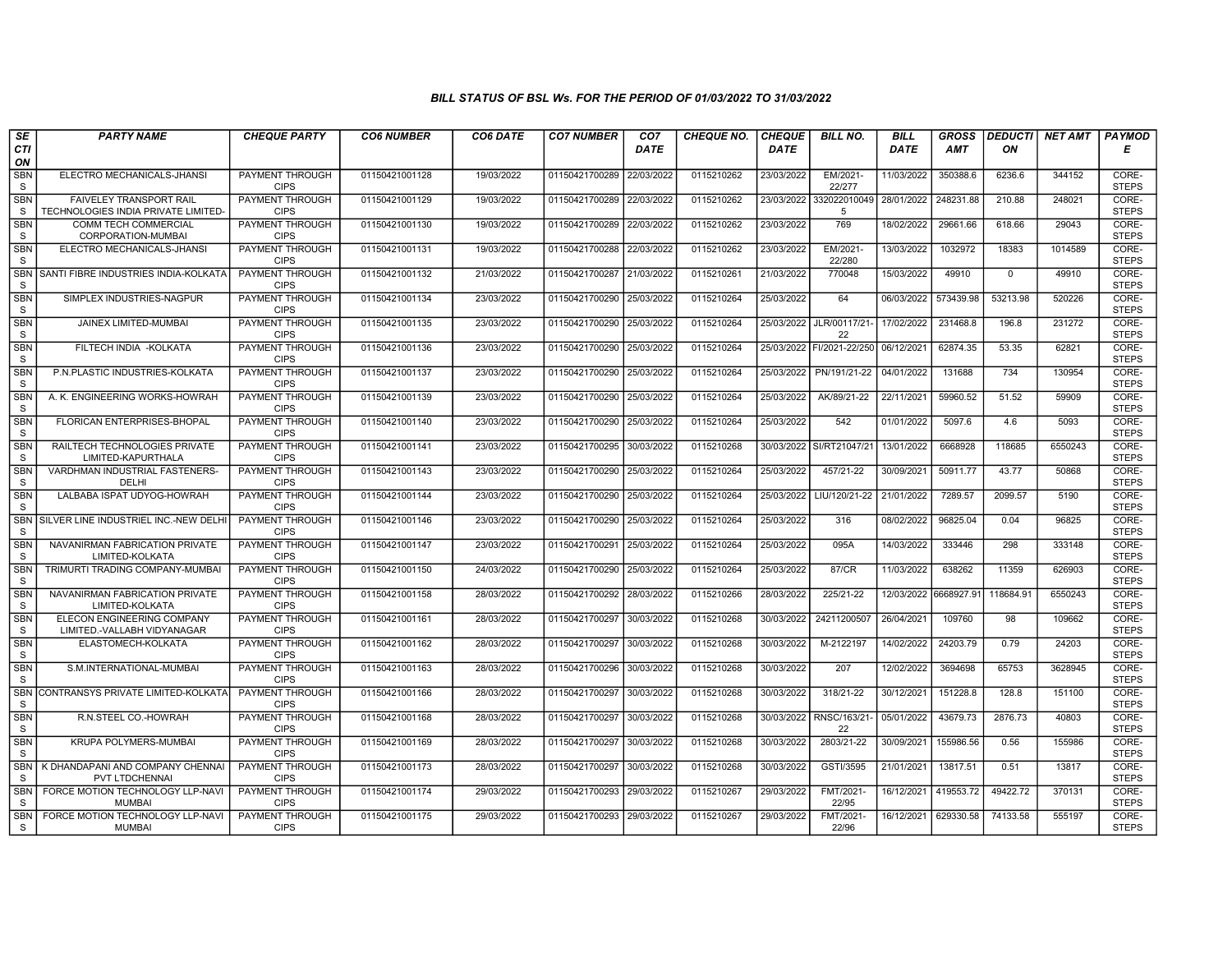| SE                         | <b>PARTY NAME</b>                                               | <b>CHEQUE PARTY</b>                   | <b>CO6 NUMBER</b> | <b>CO6 DATE</b> | <b>CO7 NUMBER</b>         | CO <sub>7</sub> | <b>CHEQUE NO.</b> | <b>CHEQUE</b> | <b>BILL NO.</b>                    | <b>BILL</b> | <b>GROSS</b> | <b>DEDUCTI</b> | NET AMT  | PAYMOD                |
|----------------------------|-----------------------------------------------------------------|---------------------------------------|-------------------|-----------------|---------------------------|-----------------|-------------------|---------------|------------------------------------|-------------|--------------|----------------|----------|-----------------------|
| CTI                        |                                                                 |                                       |                   |                 |                           | DATE            |                   | <b>DATE</b>   |                                    | DATE        | <b>AMT</b>   | ON             |          | Е                     |
| ON                         |                                                                 |                                       |                   |                 |                           |                 |                   |               |                                    |             |              |                |          |                       |
| <b>SBN</b>                 | SAITRONIX ELECTRO DRIVES PRIVATE                                | <b>PAYMENT THROUGH</b>                | 01150421001176    | 29/03/2022      | 01150421700299            | 31/03/2022      | 0115210269        |               | 31/03/2022 21/SEDPL/21-            | 27/12/2021  | 581930.97    | 10875.97       | 571055   | CORE-                 |
| S                          | LIMITED-HYDERABAD                                               | <b>CIPS</b>                           |                   |                 |                           |                 |                   |               | 22                                 |             |              |                |          | <b>STEPS</b>          |
| <b>SBN</b>                 | IC ELECTRICALS COMPANY PRIVATE                                  | <b>PAYMENT THROUGH</b>                | 01150421001177    | 30/03/2022      | 01150421700294            | 30/03/2022      | 0115210268        | 30/03/2022    | 210/2021-22A                       | 24/12/2021  | 243706.8     | 207.8          | 243499   | CORE-                 |
| S                          | LIMITED-NEW DELHI                                               | <b>CIPS</b>                           |                   |                 |                           |                 |                   |               |                                    |             |              |                |          | <b>STEPS</b>          |
| SBN<br>S                   | IC ELECTRICALS COMPANY PRIVATE<br>LIMITED-NEW DELHI             | <b>PAYMENT THROUGH</b><br><b>CIPS</b> | 01150421001178    | 30/03/2022      | 01150421700294            | 30/03/2022      | 0115210268        | 30/03/2022    | 100/2021-22A                       | 04/08/2021  | 97481.12     | 83.12          | 97398    | CORE-<br><b>STEPS</b> |
| <b>SBN</b>                 | IC ELECTRICALS COMPANY PRIVATE                                  | <b>PAYMENT THROUGH</b>                | 01150421001179    | 30/03/2022      | 01150421700294            | 30/03/2022      | 0115210268        | 30/03/2022    | 170/21-22A                         | 10/11/2021  | 324942.4     | 275.4          | 324667   | CORE-                 |
| S                          | <b>LIMITED-NEW DELHI</b>                                        | <b>CIPS</b>                           |                   |                 |                           |                 |                   |               |                                    |             |              |                |          | <b>STEPS</b>          |
| <b>SBN</b>                 | IC ELECTRICALS COMPANY PRIVATE                                  | <b>PAYMENT THROUGH</b>                | 01150421001180    | 30/03/2022      | 01150421700294            | 30/03/2022      | 0115210268        |               | 30/03/2022 211/2021-22A            | 24/12/2021  | 81154        | 69             | 81085    | CORE-                 |
| S                          | LIMITED-NEW DELHI                                               | <b>CIPS</b>                           |                   |                 |                           |                 |                   |               |                                    |             |              |                |          | <b>STEPS</b>          |
| <b>SBN</b>                 | IC ELECTRICALS COMPANY PRIVATE                                  | <b>PAYMENT THROUGH</b>                | 01150421001182    | 30/03/2022      | 01150421700294            | 30/03/2022      | 0115210268        | 30/03/2022    | 181/2021-22A                       | 26/11/2021  | 96996        | 82             | 96914    | CORE-                 |
| <sub>S</sub>               | LIMITED-NEW DELHI                                               | <b>CIPS</b>                           |                   |                 |                           |                 |                   |               |                                    |             |              |                |          | <b>STEPS</b>          |
| <b>SBN</b>                 | <b>G.G.AUTOMOTIVE GEARS LTD.-DEWAS</b>                          | PAYMENT THROUGH                       | 01150421001183    | 30/03/2022      | 01150421700300            | 31/03/2022      | 0115210269        | 31/03/2022    | GGAG/21-                           | 14/03/2022  | 2607800      | 46410          | 2561390  | CORE-                 |
| S                          |                                                                 | <b>CIPS</b>                           |                   |                 |                           |                 |                   |               | 22/1665                            |             |              |                |          | <b>STEPS</b>          |
| <b>SBN</b>                 | <b>G.G.AUTOMOTIVE GEARS LTD.-DEWAS</b>                          | PAYMENT THROUGH                       | 01150421001184    | 30/03/2022      | 01150421700300            | 31/03/2022      | 0115210269        | 31/03/2022    | GGAG/21-                           | 14/03/2022  | 3047822      | 54241          | 2993581  | CORE-                 |
| S                          |                                                                 | <b>CIPS</b>                           |                   |                 |                           |                 |                   |               | 22/1666                            |             |              |                |          | <b>STEPS</b>          |
| <b>SBN</b><br><sub>S</sub> | <b>G.G.AUTOMOTIVE GEARS LTD.-DEWAS</b>                          | PAYMENT THROUGH<br><b>CIPS</b>        | 01150421001185    | 30/03/2022      | 01150421700299            | 31/03/2022      | 0115210269        | 31/03/2022    | GGAG/21-<br>22/1667                | 14/03/2022  | 265028       | 4717           | 260311   | CORE-<br><b>STEPS</b> |
| <b>SBN</b>                 | TELEMA ELECTRICALS PRIVATE LIMITED                              | <b>PAYMENT THROUGH</b>                | 01150421001188    | 30/03/2022      | 01150421700300 31/03/2022 |                 | 0115210269        | 31/03/2022    | ST/072/21-22                       | 20/10/2021  | 4145340      | 73773          | 4071567  | CORE-                 |
| S                          | <b>BADDI</b>                                                    | <b>CIPS</b>                           |                   |                 |                           |                 |                   |               |                                    |             |              |                |          | <b>STEPS</b>          |
| SBN                        | NATIONAL ENGINEERING INDUSTRIES                                 | PAYMENT THROUGH                       | 01150421001189    | 30/03/2022      | 01150421700300            | 31/03/2022      | 0115210269        |               | 31/03/2022 RJ1121115407            | 10/03/2022  | 1948416      | 34675          | 1913741  | CORE-                 |
| <sub>S</sub>               | LTD.-JAIPUR                                                     | <b>CIPS</b>                           |                   |                 |                           |                 |                   |               |                                    |             |              |                |          | <b>STEPS</b>          |
| <b>SBN</b>                 | VARDHMAN INDUSTRIAL FASTENERS-                                  | <b>PAYMENT THROUGH</b>                | 01150421001190    | 30/03/2022      | 01150421700299            | 31/03/2022      | 0115210269        | 31/03/2022    | 627/21-22                          | 27/11/2021  | 153352.8     | 2729.8         | 150623   | CORE-                 |
| <sub>S</sub>               | DELHI                                                           | <b>CIPS</b>                           |                   |                 |                           |                 |                   |               |                                    |             |              |                |          | <b>STEPS</b>          |
| <b>SBN</b>                 | VARDHMAN INDUSTRIAL FASTENERS-                                  | <b>PAYMENT THROUGH</b>                | 01150421001191    | 30/03/2022      | 01150421700299            | 31/03/2022      | 0115210269        | 31/03/2022    | 583/21-22                          | 08/11/2021  | 193708.8     | 3447.8         | 190261   | CORE-                 |
| S                          | DELHI                                                           | <b>CIPS</b>                           |                   |                 |                           |                 |                   |               |                                    |             |              |                |          | <b>STEPS</b>          |
| <b>SBN</b>                 | <b>FAIVELEY TRANSPORT RAIL</b>                                  | <b>PAYMENT THROUGH</b>                | 01150421001192    | 30/03/2022      | 01150421700300            | 31/03/2022      | 0115210269        |               | 31/03/2022 332021010626 02/11/2021 |             | 3879309      | 69039          | 3810270  | CORE-                 |
| <sub>S</sub>               | TECHNOLOGIES INDIA PRIVATE LIMITED                              | <b>CIPS</b>                           |                   |                 |                           |                 |                   |               |                                    |             |              |                |          | <b>STEPS</b>          |
| <b>SBN</b><br>-S           | LOTUS WIRELESS TECHNOLOGIES INDIA<br>PRIVATE LIMITED-VISAKHAPAT | PAYMENT THROUGH<br><b>CIPS</b>        | 01150421001195    | 31/03/2022      | 01150421700298            | 31/03/2022      | 0115210269        |               | 31/03/2022 21-22/GST/502           | 22/02/2022  | 22379582     | 493110         | 21886472 | CORE-<br><b>STEPS</b> |
| <b>SBN</b>                 | NANDRATAN FOUNDRY AND                                           | <b>PAYMENT THROUGH</b>                | 01150421001196    | 31/03/2022      | 01150421700299            | 31/03/2022      | 0115210269        | 31/03/2022    | 000409                             | 11/01/2022  | 383349.69    | 6822.69        | 376527   | CORE-                 |
| <sub>S</sub>               | ENGINEERING WORKS PVT LTD-MUMBAI                                | <b>CIPS</b>                           |                   |                 |                           |                 |                   |               |                                    |             |              |                |          | <b>STEPS</b>          |
| <b>SBN</b>                 | NANDRATAN FOUNDRY AND                                           | <b>PAYMENT THROUGH</b>                | 01150421001197    | 31/03/2022      | 01150421700299 31/03/2022 |                 | 0115210269        | 31/03/2022    | 000402                             | 04/01/2022  | 127782.91    | 2273.91        | 125509   | CORE-                 |
| S                          | ENGINEERING WORKS PVT LTD-MUMBAI                                | <b>CIPS</b>                           |                   |                 |                           |                 |                   |               |                                    |             |              |                |          | <b>STEPS</b>          |
| <b>SBN</b>                 | J D ENGINEERING WORKS-HOWRAH                                    | PAYMENT THROUGH                       | 01150421001199    | 31/03/2022      | 01150421700300            | 31/03/2022      | 0115210269        |               | 31/03/2022 251/GST/21-22           | 19/01/2022  | 1106559.8    | 119283.8       | 987276   | CORE-                 |
| S                          |                                                                 | <b>CIPS</b>                           |                   |                 |                           |                 |                   |               |                                    |             |              |                |          | <b>STEPS</b>          |
| <b>SBN</b>                 | J K MECHANICALS-BHOPAL                                          | <b>PAYMENT THROUGH</b>                | 01150421001204    | 31/03/2022      | 01150421700302            | 31/03/2022      | 0115210269        | 31/03/2022    | 21-22/063                          | 13/03/2022  | 79720.8      | 68.8           | 79652    | CORE-                 |
| S                          |                                                                 | <b>CIPS</b>                           |                   |                 |                           |                 |                   |               |                                    |             |              |                |          | <b>STEPS</b>          |
| <b>SBN</b>                 | POWER MICA INSULATORS-KOLKATA                                   | <b>PAYMENT THROUGH</b>                | 01150421001206    | 31/03/2022      | 01150421700302            | 31/03/2022      | 0115210269        | 31/03/2022    | 02194                              | 31/03/2022  | 12390        | 11             | 12379    | CORE-                 |
| S                          |                                                                 | <b>CIPS</b>                           |                   |                 |                           |                 |                   |               |                                    |             |              |                |          | <b>STEPS</b>          |
| <b>SBN</b>                 | LAXVEN SYSTEMS-HYDERABAD                                        | PAYMENT THROUGH<br><b>CIPS</b>        | 01150421001209    | 31/03/2022      | 01150421700303 31/03/2022 |                 | 0115210269        |               | 31/03/2022   LAX/362/2021<br>22    | 03/03/2022  | 2398173      | 42679          | 2355494  | CORE-<br><b>STEPS</b> |
| S                          |                                                                 |                                       |                   |                 |                           |                 |                   |               |                                    |             |              |                |          |                       |